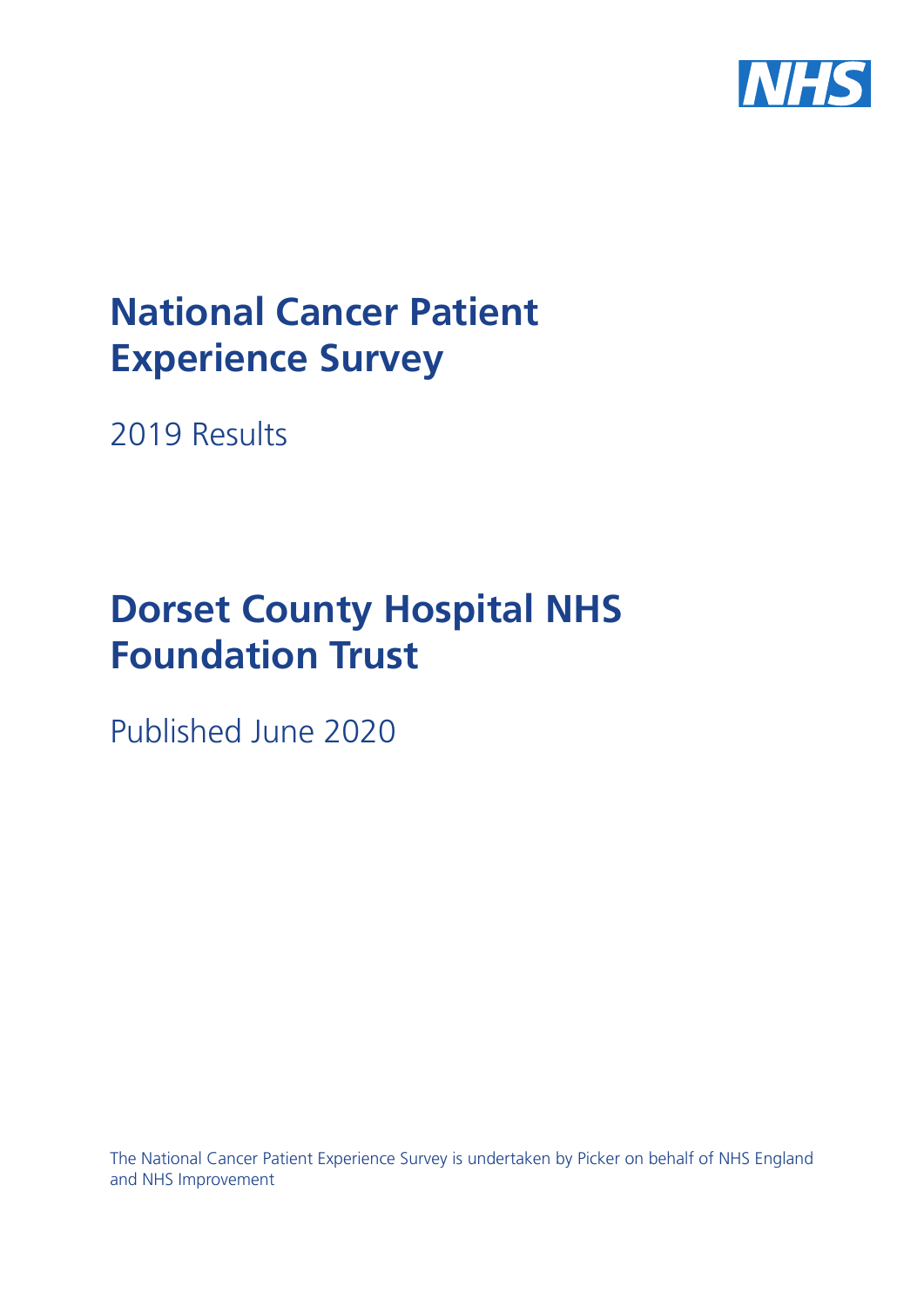# **Executive Summary** Case Mix Adjusted scores

#### **Cancer Dashboard Questions**

The following seven questions are included in phase 1 of the Cancer Dashboard developed by Public Health England and NHS England:

Q61. Patient's average rating of care scored from very poor to very good

| $\Omega$ | $\overline{2}$   | 3                                                             | 4 | 5 | 6 | 7 | 8   | 9 | 10                                                                                            |
|----------|------------------|---------------------------------------------------------------|---|---|---|---|-----|---|-----------------------------------------------------------------------------------------------|
|          |                  |                                                               |   |   |   |   | 8.9 |   |                                                                                               |
|          |                  |                                                               |   |   |   |   |     |   | Q18. Patient definitely involved as much as they wanted in decisions about care and treatment |
|          |                  |                                                               |   |   |   |   |     |   | Q19. Patient given the name of a CNS who would support them through their treatment           |
|          |                  | Q20. Patient found it very or quite easy to contact their CNS |   |   |   |   |     |   |                                                                                               |
| 86%      |                  |                                                               |   |   |   |   |     |   | Q39. Patient always felt they were treated with respect and dignity while in hospital         |
|          | leaving hospital |                                                               |   |   |   |   |     |   | Q41. Hospital staff told patient who to contact if worried about condition or treatment after |
| 62%      | treatment        |                                                               |   |   |   |   |     |   | Q55. General practice staff definitely did everything they could to support patient during    |

### **Questions Outside Expected Range**

|                                                                                     |            | Case Mix Adjusted Scores   |                            |                   |
|-------------------------------------------------------------------------------------|------------|----------------------------|----------------------------|-------------------|
|                                                                                     | 2019 Score | Lower<br>Expected<br>Range | Upper<br>Expected<br>Range | National<br>Score |
| Q24. Hospital staff gave information on getting financial help or possible benefits | <b>71%</b> | 55%                        | 71%                        | 63%               |

|                                                                                                  |            | Case Mix Adjusted Scores   |                            |                   |
|--------------------------------------------------------------------------------------------------|------------|----------------------------|----------------------------|-------------------|
|                                                                                                  | 2019 Score | Lower<br>Expected<br>Range | Upper<br>Expected<br>Range | National<br>Score |
| Q14. Patient felt that treatment options were completely explained                               | 75%        | 79%                        | 88%                        | 83%               |
| Q18. Patient definitely involved as much as they wanted in decisions about care and<br>treatment | 75%        | 76%                        | 86%                        | 81%               |
| Q60. Someone discussed with patient whether they would like to take part in cancer<br>research   | 19%        | 20%                        | 40%                        | 30%               |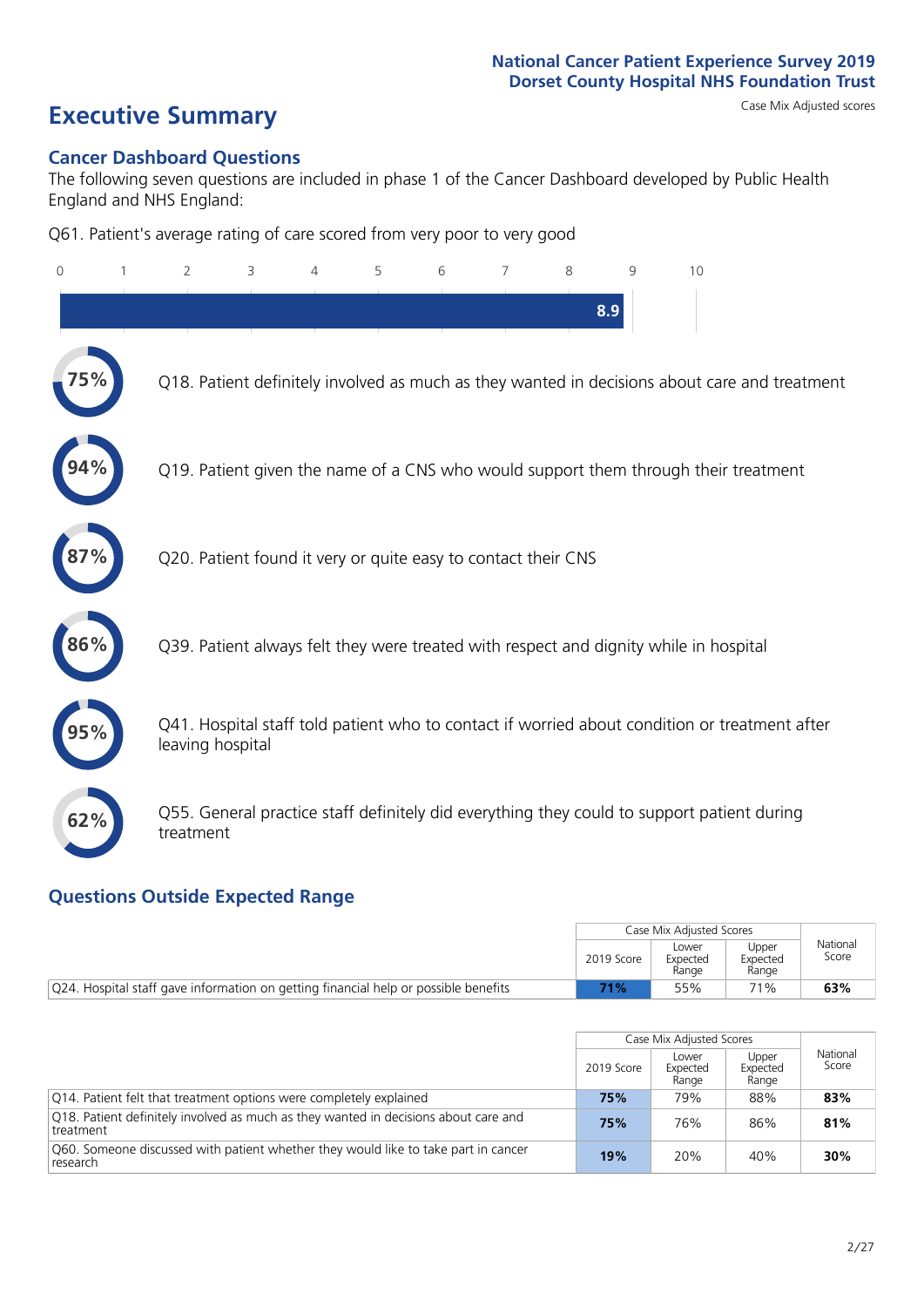## **Introduction**

The National Cancer Patient Experience Survey 2019 is the ninth iteration of the survey first undertaken in 2010. It has been designed to monitor national progress on cancer care; to provide information to drive local quality improvements; to assist commissioners and providers of cancer care; and to inform the work of the various charities and stakeholder groups supporting cancer patients.

The survey was overseen by a national Cancer Patient Experience Advisory Group. This Advisory Group set the principles and objectives of the survey programme and guided questionnaire development. The survey was commissioned and managed by NHS England. The survey provider, Picker, is responsible for designing, running and analysing the survey.

The 2019 survey involved 143 NHS Trusts. Out of 111,366 people, 67,858 people responded to the survey, yielding a response rate of 61%.

# **Methodology**

#### **Eligibility, eldwork and survey methods**

The sample for the survey included all adult (aged 16 and over) NHS patients, with a confirmed primary diagnosis of cancer, discharged from an NHS Trust after an inpatient episode or day case attendance for cancer related treatment in the months of April, May and June 2019. The fieldwork for the survey was undertaken between December 2019 and March 2020.

As in the previous four years, the survey used a mixed mode methodology. Questionnaires were sent by post, with two reminders where necessary, but also included an option to complete the questionnaire online. A Freephone helpline and email was available for respondents to opt out, ask questions about the survey, enable them to complete their questionnaire over the phone and provide access to a translation and interpreting facility for those whose first language was not English.

#### **Case-mix adjustment**

Both unadjusted and adjusted scores are presented in this report. Case-mix adjusted scores allows us to account for the impact that differing patient populations might have on results. By using the case-mix adjusted estimates we can obtain a greater understanding of how a Trust is performing given their patient population. The factors taken into account in this case-mix adjustment are gender, age, ethnic group, deprivation, and tumour group.

#### **Scoring methodology**

Fifty-two questions from the questionnaire are scored as these questions relate directly to patient experience. For all but one question (Q61), scores are presented as the percentage of positive responses out of all scored responses. For Q61, respondents rate their overall care on a scale of 0 to 10, of which the average was calculated for this question's presented score. The percentages in this report have been rounded to the nearest percentage point. Therefore, in some cases the figures do not appear to add up to 100%.

#### **Statistical significance**

In the reporting of 2019 results, appropriate statistical tests have been undertaken to identify unadjusted scores for which the change over time is 'statistically significant'. Thirty-seven scored questions in 2019 have been compared with those of 2018 and a statistically significant change between the two years has been reported where identified.

For the scored questions that are comparable beyond 2018, statistically significant change over the five years has also been reported where identified. A statistically significant difference means that the change in the result is very unlikely to have occurred by sampling variation.

#### **Suppression**

#### **Question-level suppression**

For scores where the base size per question is  $<$ 21, the score will be suppressed and replaced with an asterisk (\*). The base size will include neutral response options.

#### **Double suppression**

If any group within a particular sub-group breakdown (such as the tumour group breakdown) has <21 responses, then the figure for this particular group is suppressed and replaced with an asterisk (\*). If there is only one group within the sub-group breakdown that has <21 respondents, and is therefore suppressed, the group with the next lowest number of respondents is also supressed and replaced with an asterisk (\*) (regardless if it is greater than or less than 21).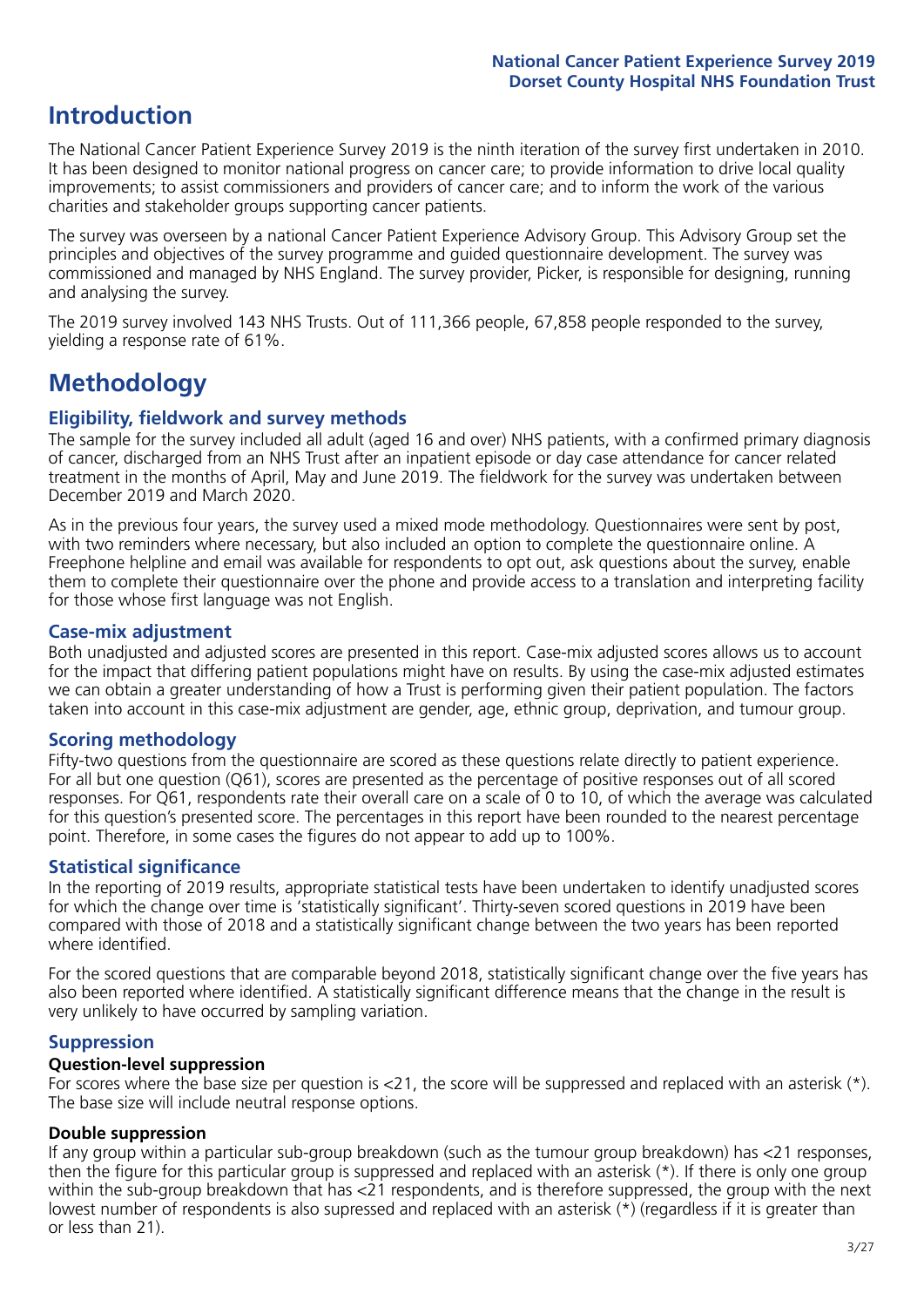## **Understanding the results**

This report shows how this Trust scored for each question in the survey, compared with national results and previous year's results. It is aimed at helping individual Trusts to understand their performance and identify areas for local improvement. Below is a description of the type of results presented within this report and how to understand them.

#### **Expected range charts**

The expected range charts in this report show a bar with the lowest and highest score received for each question nationally. Within this bar, an expected range is given (in grey) and a black diamond represents the actual score for this Trust.

Trusts whose score is above the upper limit of the expected range (in the dark blue) are positive outliers, with a score statistically significantly higher than the national mean. This indicates that the Trust performs better than what Trusts of the same size and demographics are expected to perform. The opposite is true if the score is below the lower limit of the expected range (in the light blue); these are negative outliers. For scores within the expected range (in the grey), the score is what we would expect given the Trust's size and demographics.

#### **Comparability tables**

The comparability tables show the 2018 and 2019 unadjusted scores for this Trust for each scored question. If there is a significant change from 2018 and 2019 or overall from 2015 to 2019, an arrow will be presented for the direction of change. The adjusted 2019 score will also be presented for each scored question along with the lower and upper expected range and national score. Scores above the upper limit of the expected range will be highlighted dark blue, scores below the lower limit of the expected range will be highlighted light blue, and scores within the lower and upper limit of the expected ranges will be highlighted grey.

#### **Tumour type tables**

The tumour type tables show the unadjusted scores for each scored question for each of the 13 tumour groups. The national score for that tumour group is also shown. Unadjusted scores for the same tumour type across different Trusts may not be comparable, as they do not account for the impact that differing patient populations might have on results. Central nervous system is abbreviated as 'CNS' and lower gastrointestinal tract is abbreviated as 'LGT' throughout this report.

#### **Year on year charts**

The year on year charts show five columns representing the unadjusted scores of the last five years (2015, 2016, 2017, 2018 and 2019) for each scored question.

#### **Notes on specific questions**

Following the development phase of the 2019 survey, several changes were made to the questionnaire. Six scored questions were amended (Q5, Q18, Q30, Q35, Q56 and Q60) and one non-scored question (Q29) was amended that impacted the comparability of questions Q30 to Q41. Of all questions changed or impacted by change, only Q60 is presented with historical comparisons; though the results should be interpreted with caution.

#### **Unadjusted data and case-mix adjusted data**

Unadjusted data should be used to see the actual responses from patients relating to the Trust. Case-mix adjusted data, together with expected ranges, should be used to understand whether the results are significantly higher or lower than national results taking account of the patient mix.

### **Further information**

This research was carried out in accordance with the international standard for organisations conducting social research (accreditation to ISO20252:2012; certificate number GB08/74322). The 2019 survey data has been produced and published in line with the Code of Practice for Official Statistics.

For more information on the methodology, please see the Technical Document. It can be viewed along with the 2019 questionnaire and survey quidance on the website at [www.ncpes.co.uk](https://www.ncpes.co.uk/supporting-documents). For all other outputs at National, Trust, CCG and Cancer Alliance level, please see the PDF reports, Excel tables and dashboards at [www.ncpes.co.uk.](https://www.ncpes.co.uk/current-results)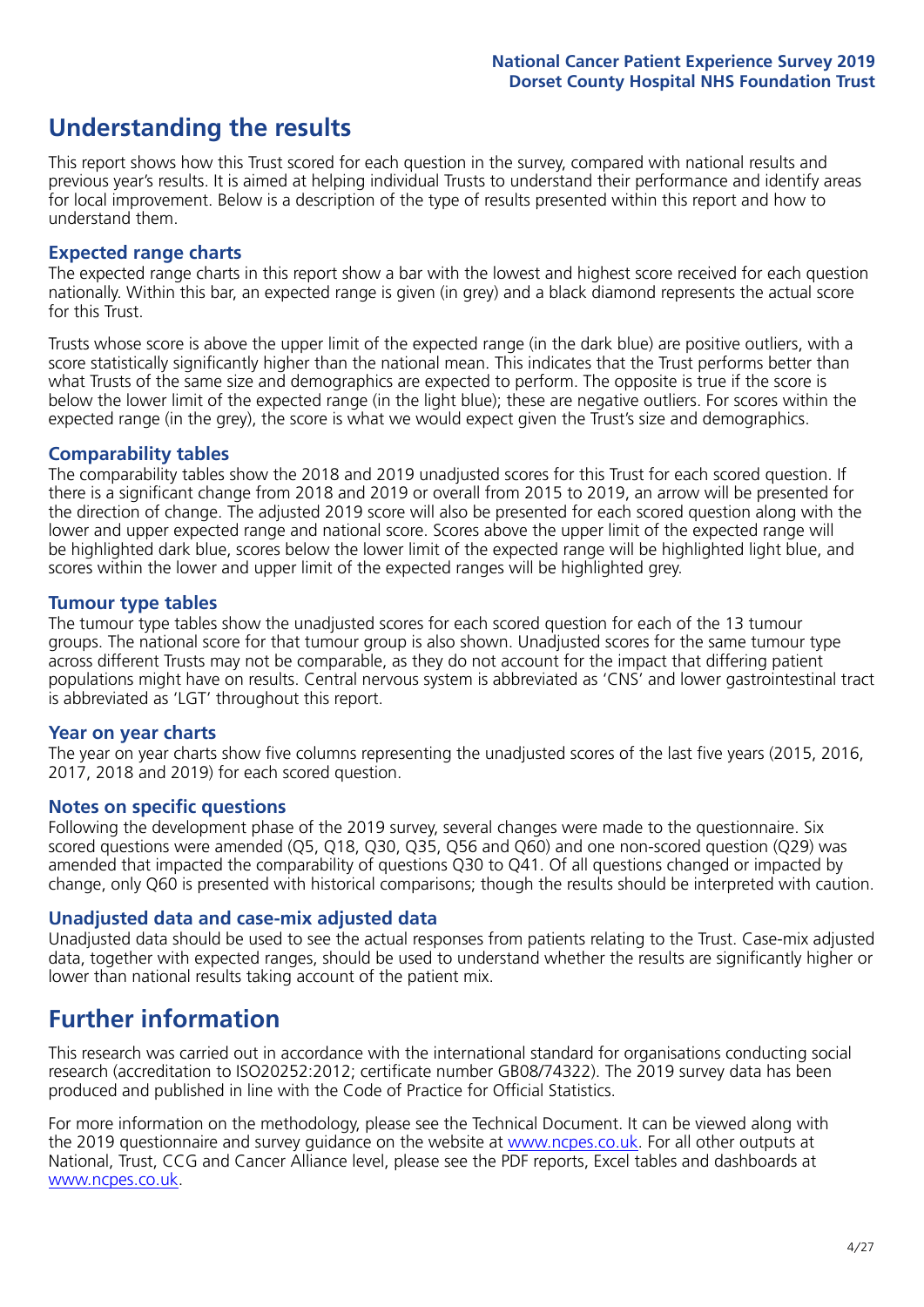### **Response Rate**

#### **Overall Response Rate**

311 patients responded out of a total of 440 patients, resulting in a response rate of 71%.

|              | Sample Size | Adjusted<br>Sample | Completed | Response Rate |
|--------------|-------------|--------------------|-----------|---------------|
| <b>Trust</b> | 473         | 440                | 311       | 71%           |
| National     | 119.855     | 111,366            | 67.858    | 61%           |

#### **Respondents by Survey Type**

|                            | Number of<br>Respondents |
|----------------------------|--------------------------|
| Online                     | 37                       |
| Paper                      | 274                      |
| Phone                      |                          |
| <b>Translation Service</b> |                          |

#### **Respondents by Tumour Group**

|                      | Number of<br>Respondents |
|----------------------|--------------------------|
| <b>Brain / CNS</b>   | ∩                        |
| <b>Breast</b>        | 76                       |
| Colorectal / LGT     | 38                       |
| Gynaecological       | 10                       |
| Haematological       | 62                       |
| <b>Head and Neck</b> | 1                        |
| Lung                 | 27                       |
| Prostate             | 30                       |
| Sarcoma              | 1                        |
| Skin                 | 7                        |
| <b>Upper Gastro</b>  | 17                       |
| Urological           | 1 <sub>3</sub>           |
| Other                | 29                       |

#### **Respondents by Age and Gender**

Respondents year of birth has been used to determine age. This information has been amalgamated into 8 age bands. The age and gender distribution for the Trust was as follows:

|        | Age 16-24 | Age 25-34 | Age 35-44 | Age 45-54 | Age 55-64 | Age 65-74 | Age 75-84                | Age 85+ | Total |
|--------|-----------|-----------|-----------|-----------|-----------|-----------|--------------------------|---------|-------|
| Male   |           |           |           |           | 28        | 58        | 43                       |         | 143   |
| Female |           |           |           | 17        | 47        | 64        | 29                       |         | 168   |
| Total  |           |           |           | 20        | 75        | 122       | $\overline{\phantom{a}}$ | 17      | 311   |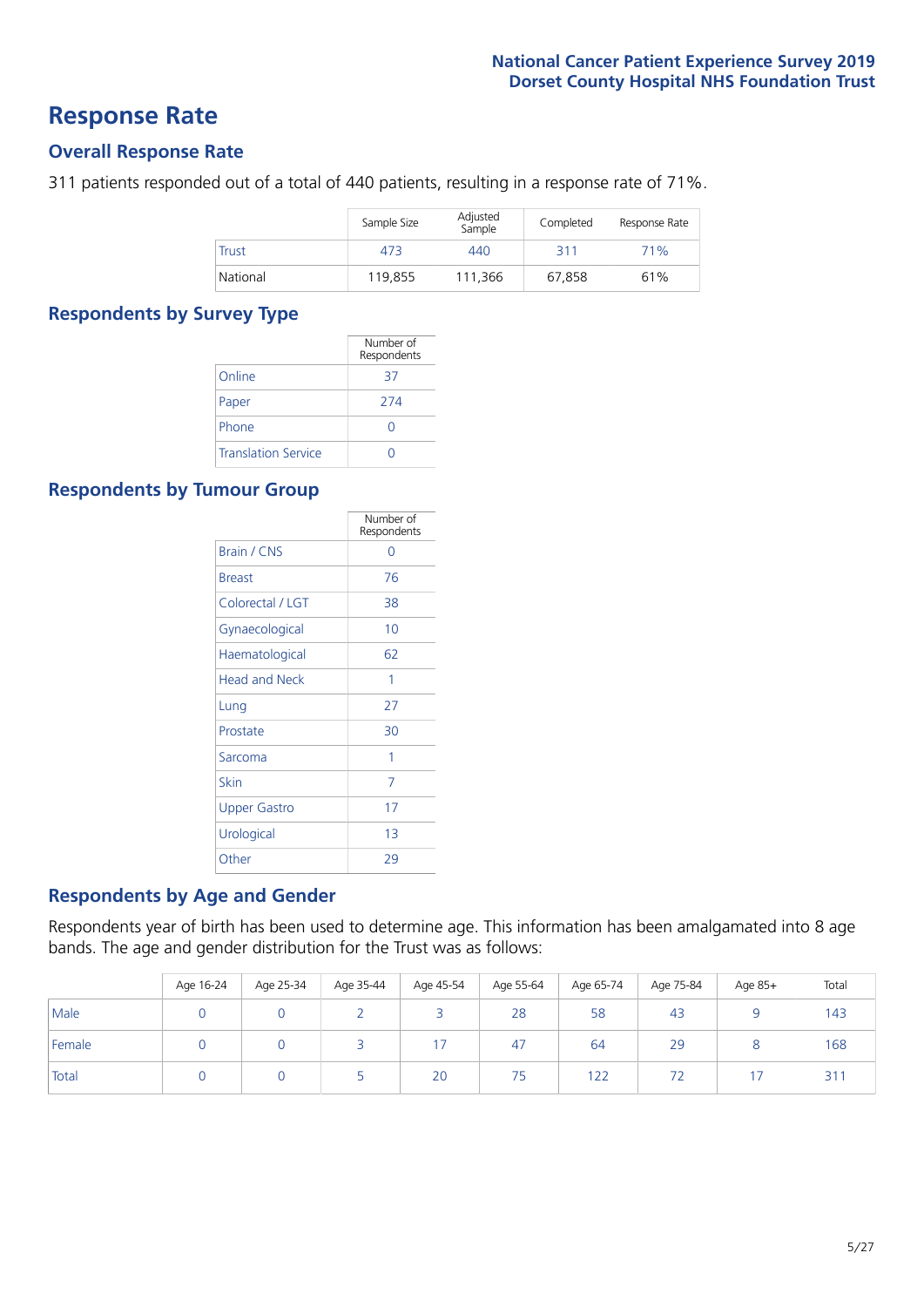# **Expected Range Charts**

| Lower Expected Range<br>Average                                                                                                                                                                                                                                                                                                                                                                                                                                                                                             |       |     | <b>Upper Expected Range</b> |     |     | Case Mix Adjusted Score |     |                                 |            |                                      |          |  |
|-----------------------------------------------------------------------------------------------------------------------------------------------------------------------------------------------------------------------------------------------------------------------------------------------------------------------------------------------------------------------------------------------------------------------------------------------------------------------------------------------------------------------------|-------|-----|-----------------------------|-----|-----|-------------------------|-----|---------------------------------|------------|--------------------------------------|----------|--|
| <b>SEEING YOUR GP</b><br>Q1. Saw GP once or twice before being told they needed to go to<br>hospital<br>Q2. Patient thought they were seen as soon as necessary                                                                                                                                                                                                                                                                                                                                                             | $0\%$ | 10% | 20%                         | 30% | 40% | 50%                     | 60% | 70%<br>76%                      | 80%<br>80% |                                      | 90% 100% |  |
| <b>DIAGNOSTIC TESTS</b><br>Q5. Received all the information needed about the test<br>Q6. The length of time waiting for the test to be done was about<br>right<br>Q7. Test results explained in completely understandable way                                                                                                                                                                                                                                                                                               | 0%    | 10% | 20%                         | 30% | 40% | 50%                     | 60% | 70%                             | 80%<br>79% | 94%<br>90%                           | 90% 100% |  |
| <b>FINDING OUT WHAT WAS WRONG WITH YOU</b><br>Q10. Patient told they could bring a family member or friend when<br>first told they had cancer<br>Q11. Patient felt they were told sensitively that they had cancer<br>Q12. Patient completely understood the explanation of what was<br>wrong<br>Q13. Patient given easy to understand written information about<br>the type of cancer they had                                                                                                                             | 0%    | 10% | 20%                         | 30% | 40% | 50%                     | 60% | 70%<br>72%<br>75%               | 80%<br>78% | 90% 100%<br>88%                      |          |  |
| <b>DECIDING THE BEST TREATMENT FOR YOU</b><br>Q14. Patient felt that treatment options were completely explained<br>Q15. Patient felt possible side effects were definitely explained in<br>an understandable way<br>Q16. Patient definitely given practical advice and support in dealing<br>with side effects of treatment<br>Q17. Patient definitely told about side effects that could affect<br>them in the future<br>Q18. Patient definitely involved as much as they wanted in<br>decisions about care and treatment | 0%    | 10% | 20%                         | 30% | 40% | 50%<br>51%              | 60% | 70%<br>75%<br>69%<br>68%<br>75% | 80%        |                                      | 90% 100% |  |
| <b>CLINICAL NURSE SPECIALIST (CNS)</b><br>Q19. Patient given the name of a CNS who would support them<br>through their treatment<br>Q20. Patient found it very or quite easy to contact their CNS<br>Q21. Patient got understandable answers to important questions<br>all or most of the time                                                                                                                                                                                                                              | 0%    | 10% | 20%                         | 30% | 40% | 50%                     | 60% | 70%                             | 80%        | 94%<br>87%<br>90%<br>$\blacklozenge$ | 90% 100% |  |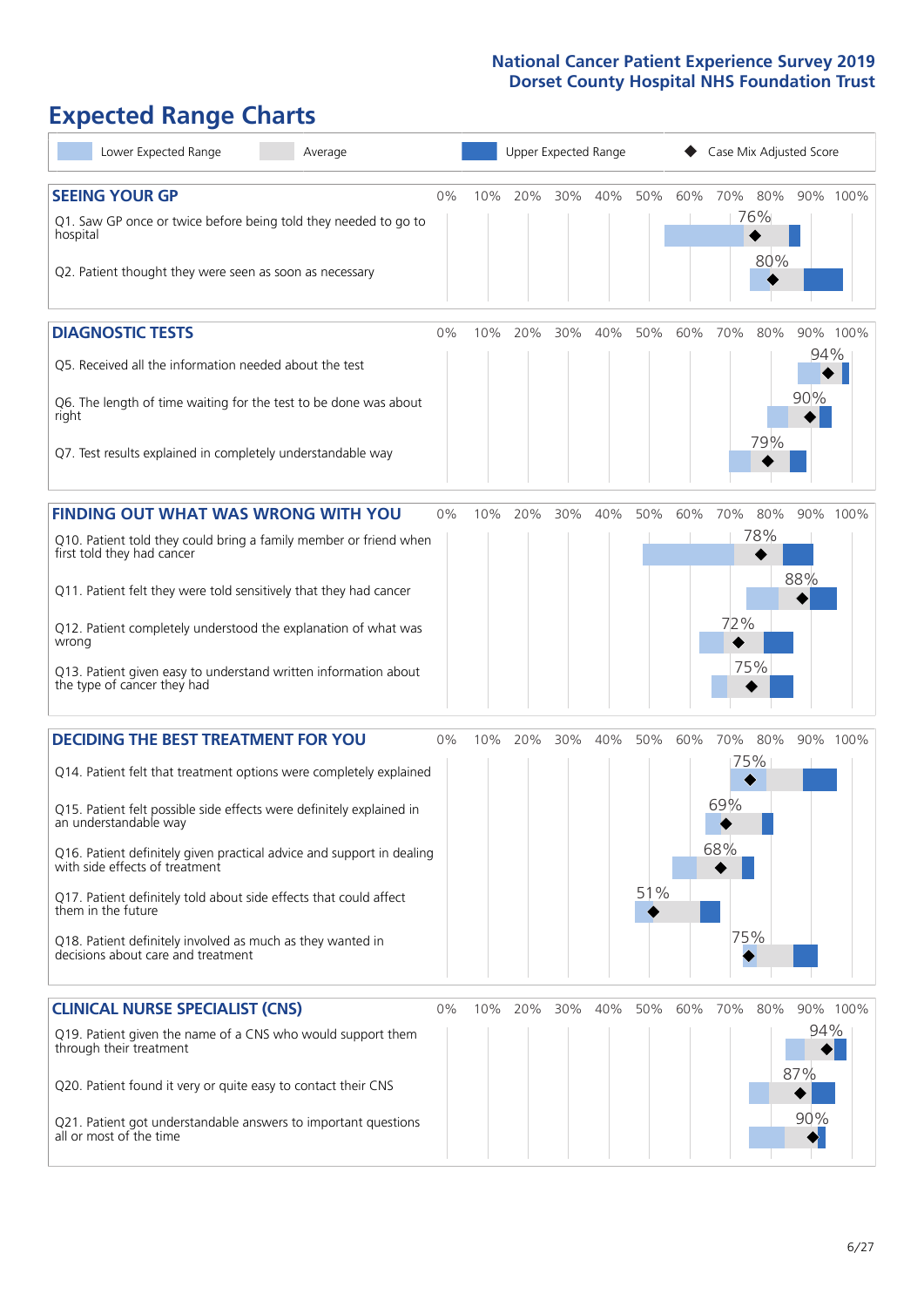# **Expected Range Charts**

| Lower Expected Range<br>Average                                                                                                                                                                                                                                                                                                                                                                                                                                                                                                                                                                                                                                                                                                                                                                                                                                                                                                                                                                                                                                                                                                                                                   |           |     | Upper Expected Range |            |                                        | Case Mix Adjusted Score                                                 |  |  |  |  |
|-----------------------------------------------------------------------------------------------------------------------------------------------------------------------------------------------------------------------------------------------------------------------------------------------------------------------------------------------------------------------------------------------------------------------------------------------------------------------------------------------------------------------------------------------------------------------------------------------------------------------------------------------------------------------------------------------------------------------------------------------------------------------------------------------------------------------------------------------------------------------------------------------------------------------------------------------------------------------------------------------------------------------------------------------------------------------------------------------------------------------------------------------------------------------------------|-----------|-----|----------------------|------------|----------------------------------------|-------------------------------------------------------------------------|--|--|--|--|
| <b>SUPPORT FOR PEOPLE WITH CANCER</b><br>Q22. Hospital staff gave information about support or self-help<br>groups for people with cancer<br>Q23. Hospital staff discussed or gave information about the impact<br>cancer could have on day to day activities<br>Q24. Hospital staff gave information on getting financial help or<br>possible benefits<br>Q25. Hospital staff told patient they could get free prescriptions                                                                                                                                                                                                                                                                                                                                                                                                                                                                                                                                                                                                                                                                                                                                                     | 0%<br>10% | 20% | 30%                  | 40%<br>50% | 60%<br>70%<br>71%                      | 80%<br>90% 100%<br>89%<br>83%<br>88%                                    |  |  |  |  |
| <b>OPERATIONS</b><br>Q27. Beforehand, patient had all the information needed about the<br>operation<br>Q28. Afterwards, staff completely explained how operation had<br>gone in understandable way                                                                                                                                                                                                                                                                                                                                                                                                                                                                                                                                                                                                                                                                                                                                                                                                                                                                                                                                                                                | 0%<br>10% | 20% | 30%                  | 40%<br>50% | 60%<br>70%                             | 80%<br>90% 100%<br>94%<br>78%                                           |  |  |  |  |
| <b>HOSPITAL CARE AS AN INPATIENT</b><br>Q30. Hospital staff didn't talk in front of patient as if patient wasn't<br>there<br>Q31. Patient had confidence and trust in all doctors treating them<br>Q32. Patient's family or someone close definitely felt able to talk to<br>a doctor<br>Q33. Patient had confidence and trust in all the ward nurses<br>treating them<br>Q34. Patient thought there were always or nearly always enough<br>nurses on duty to care for them<br>Q35. All hospital staff asked patient what name they prefer to be<br>called by<br>Q36. Patient always given enough privacy when discussing<br>condition or treatment<br>Q37. Patient definitely found hospital staff to discuss worries or<br>fears during their inpatient visit<br>Q38. Hospital staff definitely did everything they could to help<br>control pain<br>Q39. Patient always felt they were treated with respect and dignity<br>while in hospital<br>Q40. Patient given clear written information about what should or<br>should not do after leaving hospital<br>Q41. Hospital staff told patient who to contact if worried about<br>condition or treatment after leaving hospital | 0%<br>10% | 20% | 30%                  | 40%<br>50% | 60%<br>70%<br>69%<br>71%<br>69%<br>55% | 80%<br>90% 100%<br>86%<br>83%<br>79%<br>84%<br>84%<br>86%<br>81%<br>95% |  |  |  |  |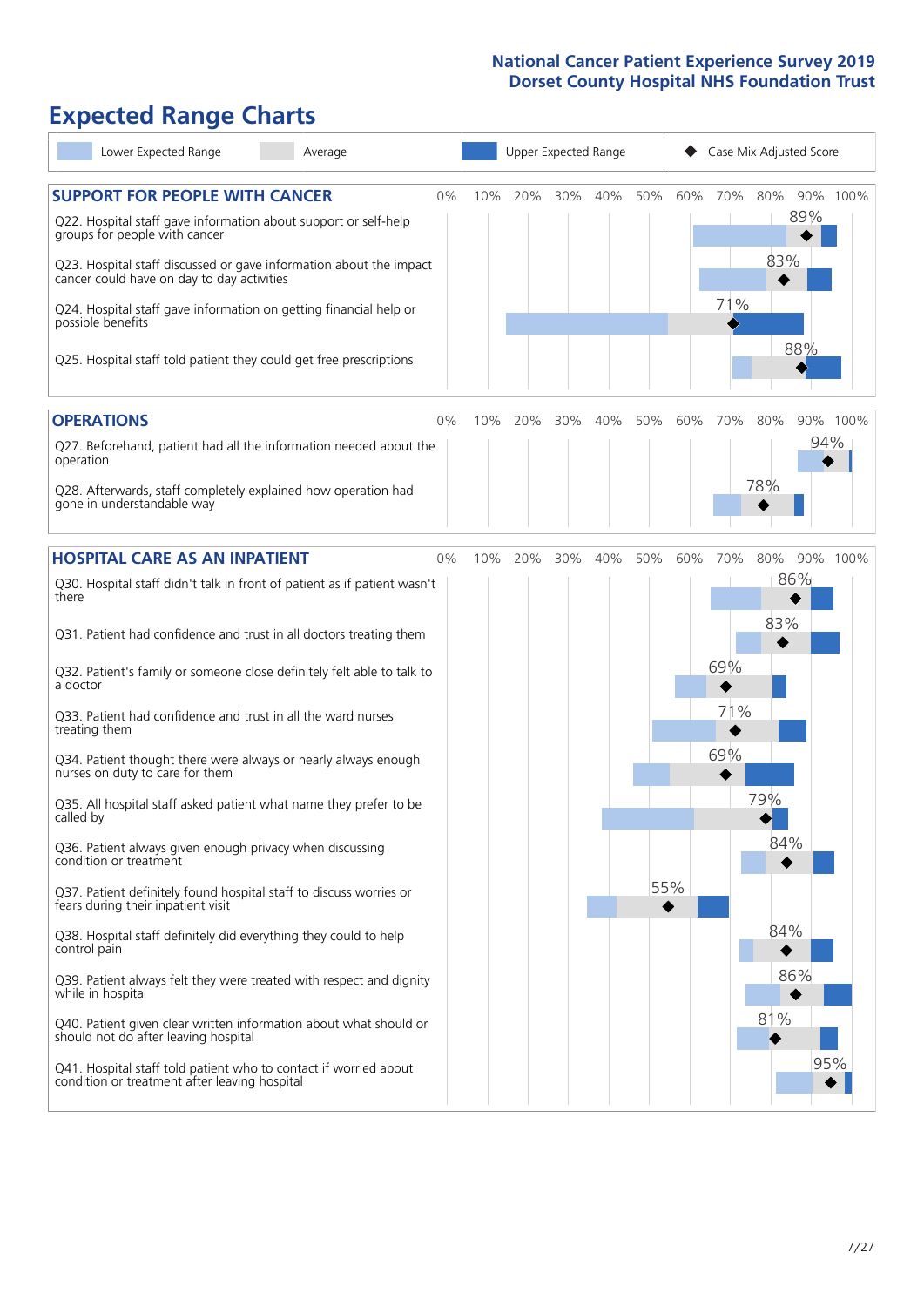# **Expected Range Charts**

| Lower Expected Range<br>Average                                                                                                                                                                                                                                                                                                                                                                                                                             |       |     | Upper Expected Range |            |     |            |                   | Case Mix Adjusted Score |                   |          |                 |
|-------------------------------------------------------------------------------------------------------------------------------------------------------------------------------------------------------------------------------------------------------------------------------------------------------------------------------------------------------------------------------------------------------------------------------------------------------------|-------|-----|----------------------|------------|-----|------------|-------------------|-------------------------|-------------------|----------|-----------------|
| <b>HOSPITAL CARE AS A DAY PATIENT / OUTPATIENT 0%</b><br>Q43. Patient definitely found hospital staff to discuss worries or<br>fears during their outpatient or day case visit<br>Q44. Cancer doctor had the right documents at patient's last<br>outpatient appointment                                                                                                                                                                                    |       | 10% | 20%                  | 30%        | 40% | 50%        | 60%               | 70%<br>71%              | 80%               |          | 90% 100%<br>98% |
| Q46. Beforehand patient completely had all information needed<br>about radiotherapy treatment<br>Q47. Patient completely given understandable information about<br>whether radiotherapy was working<br>Q49. Beforehand patient completely had all information needed<br>about chemotherapy treatment<br>Q50. Patient given enough information about whether<br>chemotherapy was working in a completely understandable way                                  |       |     |                      |            |     | 52%        | 64%               |                         | 84%               | 86%      |                 |
| <b>HOME CARE AND SUPPORT</b><br>Q51. Hospital staff definitely gave family or someone close all the<br>information needed to help care at home<br>Q52. Patient definitely given enough support from health or social<br>services during treatment<br>Q53. Patient definitely given enough support from health or social<br>services after treatment                                                                                                         | 0%    | 10% | 20%                  | 30%        | 40% | 50%<br>54% | 60%<br>60%<br>61% | 70%                     | 80%               |          | 90% 100%        |
| <b>CARE FROM YOUR GENERAL PRACTICE</b><br>Q54. GP given enough information about patient's condition and<br>treatment<br>Q55. General practice staff definitely did everything they could to<br>support patient during treatment                                                                                                                                                                                                                            | 0%    | 10% | 20%                  | 30%        | 40% | 50%        | 60%<br>62%        | 70%                     | 80%               |          | 90% 100%<br>97% |
| <b>YOUR OVERALL NHS CARE</b><br>Q56. Different people treating and caring for patient always work<br>well together to give best possible care<br>Q57. Patient given a care plan<br>Q58. Overall the administration of care was good or very good<br>Q59. Patient felt length of time for attending clinics and<br>appointments for cancer was about right<br>Q60. Someone discussed with patient whether they would like to<br>take part in cancer research | $0\%$ | 10% | 20%<br>19%           | 30%<br>33% | 40% | 50%        | 60%               | 70%                     | 80%<br>76%<br>76% | 90%      | 90% 100%        |
| Q61. Patient's average rating of care scored from very poor to very<br>good                                                                                                                                                                                                                                                                                                                                                                                 | 0     |     | $\overline{2}$       | 3          | 4   | 5          | 6                 | 7                       | 8                 | 9<br>8.9 | 10              |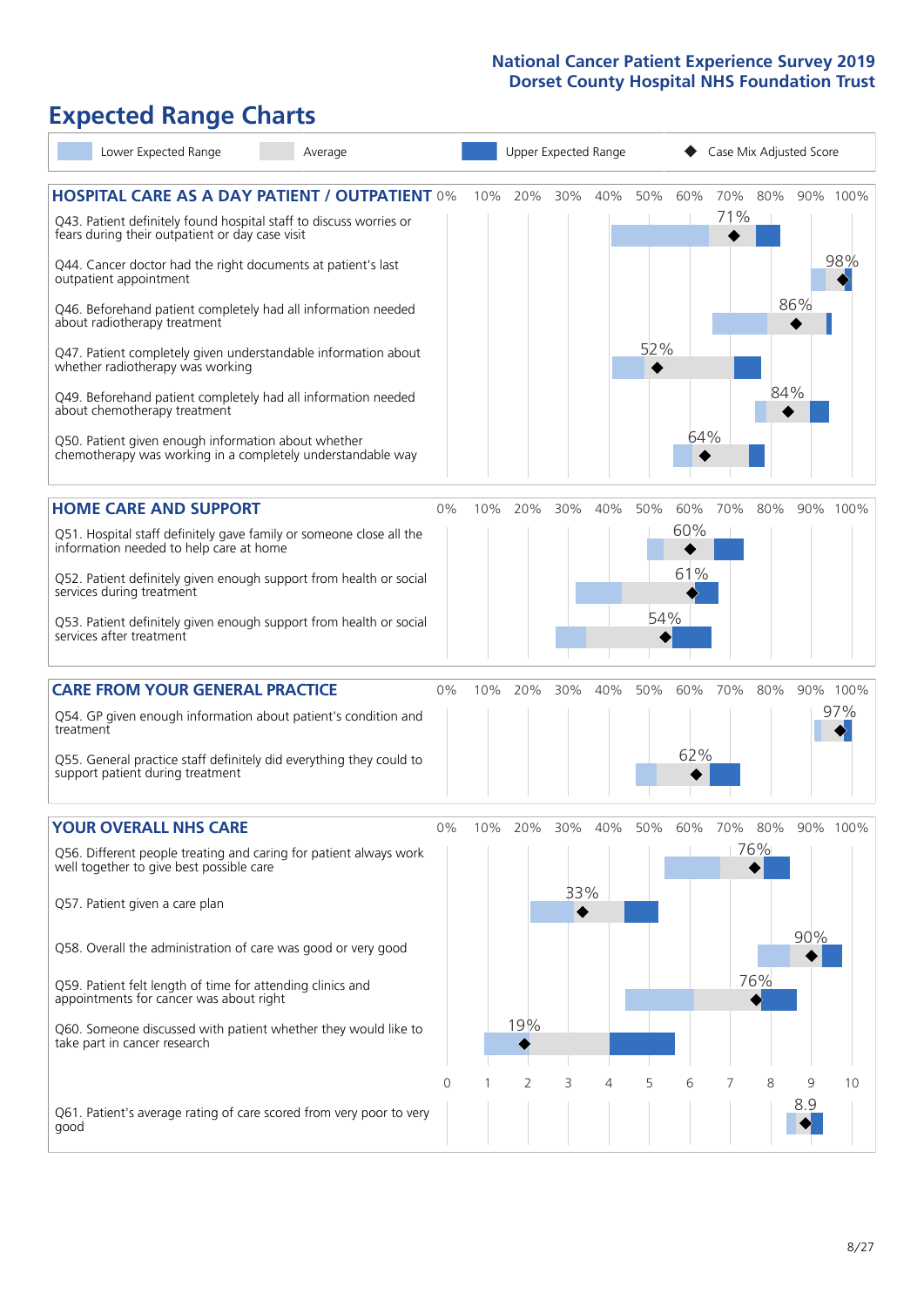# **Comparability Tables**

\* Indicates where a score has been suppressed because there are less than 21 responses.

\*\* No score available for 2018.

 $\triangle$  or  $\nabla$ 

Change 2018-2019: Indicates where 2019 score is significantly higher or lower than 2018 score Change Overall: Indicates significant change overall (2015, 2016, 2017, 2018 and 2019).

Adjusted Score below Lower Expected Range Adjusted Score between Upper and Lower Expected Ranges Adjusted Score above Upper Expected Range

|                                                                             | Unadjusted Scores<br>Case Mix Adjusted Scores |               |           |               |                           |                   |               |                |                                     |                   |  |
|-----------------------------------------------------------------------------|-----------------------------------------------|---------------|-----------|---------------|---------------------------|-------------------|---------------|----------------|-------------------------------------|-------------------|--|
|                                                                             | 2018<br>n                                     | 2018<br>Score | 2019<br>n | 2019<br>Score | Change  <br>2018-<br>2019 | Change<br>Overall | 2019<br>Score | Lower<br>Range | Upper<br>Expected Expected<br>Range | National<br>Score |  |
| <b>SEEING YOUR GP</b>                                                       |                                               |               |           |               |                           |                   |               |                |                                     |                   |  |
| Q1. Saw GP once or twice before being told they needed to go<br>to hospital | 224                                           | 79%           | 210       | 75%           |                           |                   | 76%           | 73%            | 84%                                 | 79%               |  |
| Q2. Patient thought they were seen as soon as necessary                     | 311                                           | 88%           | 303       | 81%           | ▼                         |                   | 80%           | 80%            | 88%                                 | 84%               |  |
| <b>DIAGNOSTIC TESTS</b>                                                     |                                               |               |           |               |                           |                   |               |                |                                     |                   |  |
| OF Becaused all the information peopled about the test                      | $***$                                         | $+ +$         | $\n  0$   | 0E0/          |                           |                   | 0.10/         | 020/           | 0.001                               | 0.50/             |  |

| O5. Received all the information needed about the test                    | $**$ | **  | 262 | 95% | 94% | 92% | 98% | 95% |
|---------------------------------------------------------------------------|------|-----|-----|-----|-----|-----|-----|-----|
| Q6. The length of time waiting for the test to be done was<br>about right | 278  | 89% | 268 | 90% | 90% | 84% | 92% | 88% |
| Q7. Test results explained in completely understandable way               | 283  | 81% | 264 | 80% | 79% | 75% | 85% | 80% |

| <b>FINDING OUT WHAT WAS WRONG WITH YOU</b>                                                      |     |     |     |     |     |     |     |     |
|-------------------------------------------------------------------------------------------------|-----|-----|-----|-----|-----|-----|-----|-----|
| Q10. Patient told they could bring a family member or friend<br>when first told they had cancer | 286 | 77% | 289 | 78% | 78% | 71% | 83% | 77% |
| Q11. Patient felt they were told sensitively that they had cancer                               | 309 | 86% | 309 | 88% | 88% | 82% | 90% | 86% |
| Q12. Patient completely understood the explanation of what<br>was wrong                         | 317 | 77% | 307 | 72% | 72% | 68% | 78% | 73% |
| Q13. Patient given easy to understand written information<br>about the type of cancer they had  | 270 | 74% | 264 | 76% | 75% | 69% | 80% | 74% |

| <b>DECIDING THE BEST TREATMENT FOR YOU</b>                                                              |      |     |     |     |  |     |     |     |     |
|---------------------------------------------------------------------------------------------------------|------|-----|-----|-----|--|-----|-----|-----|-----|
| Q14. Patient felt that treatment options were completely<br>explained                                   | 268  | 78% | 261 | 75% |  | 75% | 79% | 88% | 83% |
| Q15. Patient felt possible side effects were definitely explained<br>in an understandable way           | 297  | 71% | 297 | 69% |  | 69% | 68% | 78% | 73% |
| Q16. Patient definitely given practical advice and support in<br>dealing with side effects of treatment | 301  | 71% | 296 | 68% |  | 68% | 62% | 73% | 67% |
| Q17. Patient definitely told about side effects that could affect<br>them in the future                 | 280  | 54% | 281 | 51% |  | 51% | 51% | 63% | 57% |
| Q18. Patient definitely involved as much as they wanted in<br>decisions about care and treatment        | $**$ | **  | 304 | 75% |  | 75% | 76% | 86% | 81% |

| <b>CLINICAL NURSE SPECIALIST (CNS)</b>                                                    |     |     |     |     |     |     |     |     |
|-------------------------------------------------------------------------------------------|-----|-----|-----|-----|-----|-----|-----|-----|
| Q19. Patient given the name of a CNS who would support them<br>through their treatment    | 297 | 89% | 305 | 94% | 94% | 88% | 96% | 92% |
| Q20. Patient found it very or quite easy to contact their CNS                             | 243 | 92% | 257 | 88% | 87% | 80% | 90% | 85% |
| Q21. Patient got understandable answers to important<br>questions all or most of the time | 242 | 93% | 243 | 91% | 90% | 83% | 92% | 87% |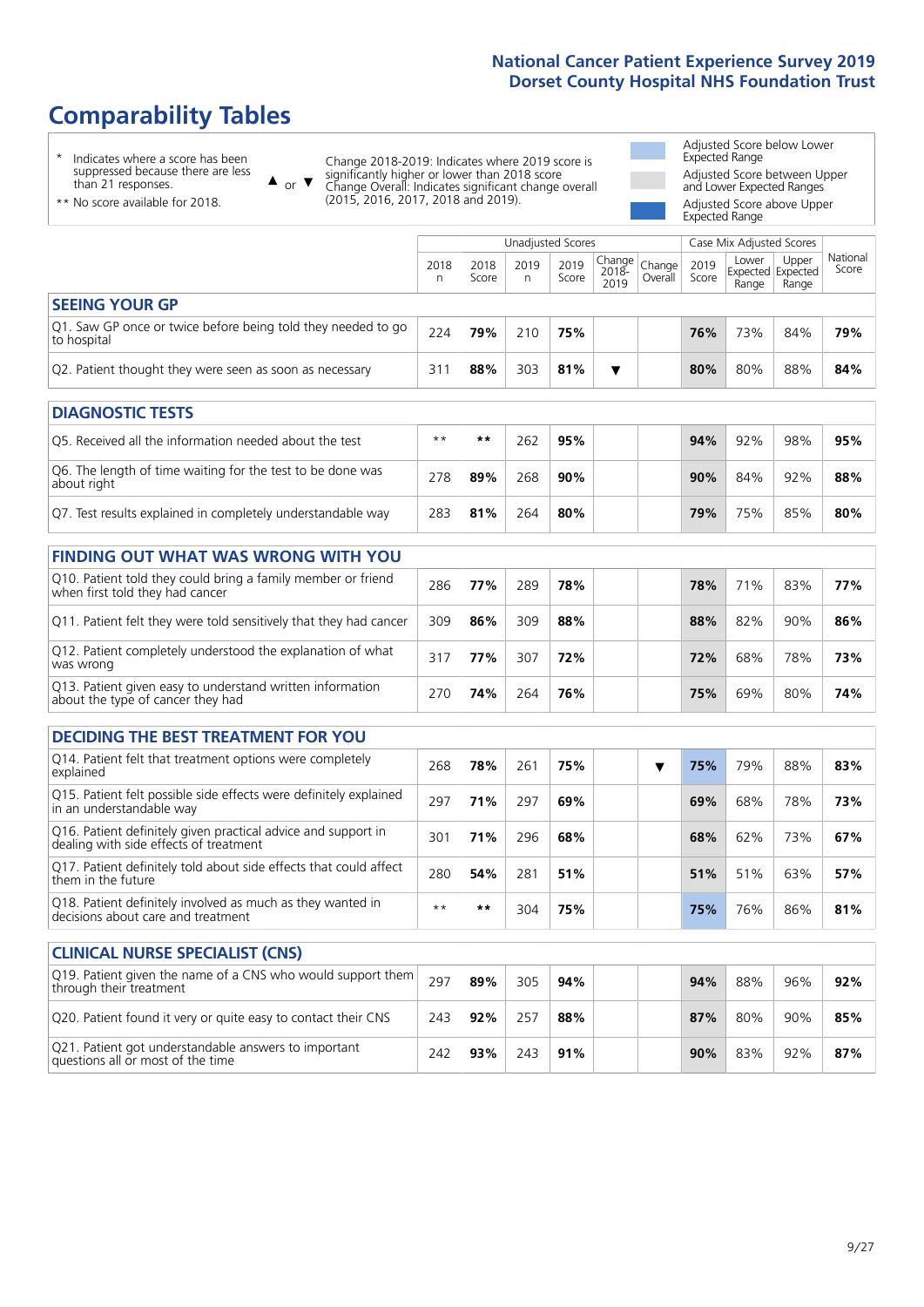# **Comparability Tables**

\* Indicates where a score has been suppressed because there are less than 21 responses.

\*\* No score available for 2018.

 $\triangle$  or  $\nabla$ 

Change 2018-2019: Indicates where 2019 score is significantly higher or lower than 2018 score Change Overall: Indicates significant change overall (2015, 2016, 2017, 2018 and 2019).

Adjusted Score below Lower Expected Range Adjusted Score between Upper and Lower Expected Ranges Adjusted Score above Upper Expected Range

|                                                                                                                   |                      |               | <b>Unadjusted Scores</b> |               |                         |                   |               | Case Mix Adjusted Scores |                                     |                   |
|-------------------------------------------------------------------------------------------------------------------|----------------------|---------------|--------------------------|---------------|-------------------------|-------------------|---------------|--------------------------|-------------------------------------|-------------------|
|                                                                                                                   | 2018<br>$\mathsf{n}$ | 2018<br>Score | 2019<br>n                | 2019<br>Score | Change<br>2018-<br>2019 | Change<br>Overall | 2019<br>Score | Lower<br>Range           | Upper<br>Expected Expected<br>Range | National<br>Score |
| <b>SUPPORT FOR PEOPLE WITH CANCER</b>                                                                             |                      |               |                          |               |                         |                   |               |                          |                                     |                   |
| Q22. Hospital staff gave information about support or self-help<br>groups for people with cancer                  | 254                  | 87%           | 258                      | 89%           |                         |                   | 89%           | 84%                      | 92%                                 | 88%               |
| Q23. Hospital staff discussed or gave information about the<br>impact cancer could have on day to day activities  | 200                  | 87%           | 202                      | 84%           |                         |                   | 83%           | 79%                      | 89%                                 | 84%               |
| Q24. Hospital staff gave information on getting financial help or<br>possible benefits                            | 148                  | 71%           | 174                      | 71%           |                         |                   | 71%           | 55%                      | 71%                                 | 63%               |
| Q25. Hospital staff told patient they could get free prescriptions                                                | 132                  | 86%           | 132                      | 89%           |                         |                   | 88%           | 75%                      | 89%                                 | 82%               |
| <b>OPERATIONS</b>                                                                                                 |                      |               |                          |               |                         |                   |               |                          |                                     |                   |
| Q27. Beforehand, patient had all the information needed about<br>the operation                                    | 154                  | 97%           | 148                      | 95%           |                         |                   | 94%           | 93%                      | 99%                                 | 96%               |
| Q28. Afterwards, staff completely explained how operation had<br>gone in understandable way                       | 153                  | 80%           | 145                      | 79%           |                         |                   | 78%           | 73%                      | 86%                                 | 79%               |
| <b>HOSPITAL CARE AS AN INPATIENT</b>                                                                              |                      |               |                          |               |                         |                   |               |                          |                                     |                   |
| Q30. Hospital staff didn't talk in front of patient as if patient<br>wasn't there                                 | $* *$                | $***$         | 140                      | 86%           |                         |                   | 86%           | 78%                      | 90%                                 | 84%               |
| Q31. Patient had confidence and trust in all doctors treating<br>them                                             | $**$                 | $***$         | 140                      | 84%           |                         |                   | 83%           | 78%                      | 90%                                 | 84%               |
| Q32. Patient's family or someone close definitely felt able to talk<br>to a doctor                                | $* *$                | $***$         | 115                      | 70%           |                         |                   | 69%           | 64%                      | 80%                                 | 72%               |
| O33. Patient had confidence and trust in all the ward nurses<br>treating them                                     | $\star\,\star$       | **            | 140                      | 72%           |                         |                   | 71%           | 66%                      | 82%                                 | 74%               |
| Q34. Patient thought there were always or nearly always<br>enough nurses on duty to care for them                 | $**$                 | $***$         | 140                      | 70%           |                         |                   | 69%           | 55%                      | 74%                                 | 64%               |
| Q35. All hospital staff asked patient what name they prefer to<br>be called by                                    | $**$                 | $***$         | 139                      | 81%           |                         |                   | 79%           | 61%                      | 80%                                 | 71%               |
| Q36. Patient always given enough privacy when discussing<br>condition or treatment                                | $* *$                | $***$         | 140                      | 85%           |                         |                   | 84%           | 79%                      | 91%                                 | 85%               |
| Q37. Patient definitely found hospital staff to discuss worries or<br>fears during their inpatient visit          | $* *$                | **            | 97                       | 56%           |                         |                   | 55%           | 42%                      | 62%                                 | 52%               |
| Q38. Hospital staff definitely did everything they could to help<br>control pain                                  | $* *$                | $***$         | 109                      | 85%           |                         |                   | 84%           | 76%                      | 90%                                 | 83%               |
| Q39. Patient always felt they were treated with respect and<br>dignity while in hospital                          | $* *$                | $***$         | 140                      | 87%           |                         |                   | 86%           | 82%                      | 93%                                 | 88%               |
| Q40. Patient given clear written information about what should<br>or should not do after leaving hospital         | $* *$                | $***$         | 126                      | 81%           |                         |                   | 81%           | 80%                      | 92%                                 | 86%               |
| Q41. Hospital staff told patient who to contact if worried about<br>condition or treatment after leaving hospital | $**$                 | $***$         | 136                      | 95%           |                         |                   | 95%           | 90%                      | 98%                                 | 94%               |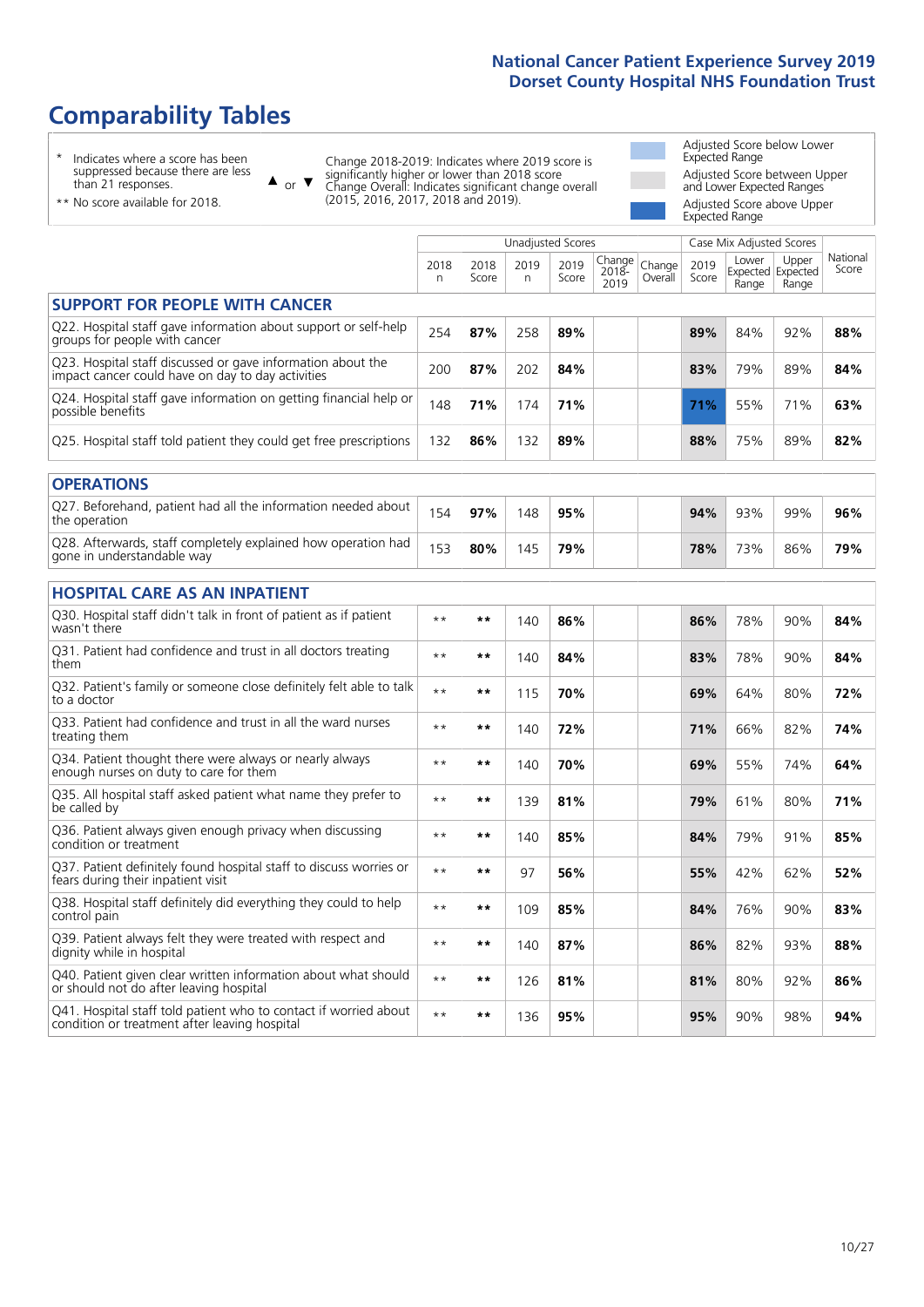# **Comparability Tables**

\* Indicates where a score has been suppressed because there are less than 21 responses.

\*\* No score available for 2018.

 $\triangle$  or  $\nabla$ 

Change 2018-2019: Indicates where 2019 score is significantly higher or lower than 2018 score Change Overall: Indicates significant change overall (2015, 2016, 2017, 2018 and 2019).

Adjusted Score below Lower Expected Range Adjusted Score between Upper and Lower Expected Ranges Adjusted Score above Upper Expected Range

|                                                                                                                       |           |               |           | Unadjusted Scores |                         |                   |               | Case Mix Adjusted Scores            |                |                   |
|-----------------------------------------------------------------------------------------------------------------------|-----------|---------------|-----------|-------------------|-------------------------|-------------------|---------------|-------------------------------------|----------------|-------------------|
|                                                                                                                       | 2018<br>n | 2018<br>Score | 2019<br>n | 2019<br>Score     | Change<br>2018-<br>2019 | Change<br>Overall | 2019<br>Score | Lower<br>Expected Expected<br>Range | Upper<br>Range | National<br>Score |
| <b>HOSPITAL CARE AS A DAY PATIENT / OUTPATIENT</b>                                                                    |           |               |           |                   |                         |                   |               |                                     |                |                   |
| Q43. Patient definitely found hospital staff to discuss worries or<br>fears during their outpatient or day case visit | 243       | 78%           | 236       | 72%               |                         |                   | 71%           | 65%                                 | 76%            | 71%               |
| Q44. Cancer doctor had the right documents at patient's last<br>outpatient appointment                                | 283       | 97%           | 269       | 98%               |                         |                   | 98%           | 93%                                 | 98%            | 96%               |
| Q46. Beforehand patient completely had all information needed<br>about radiotherapy treatment                         | 62        | 85%           | 84        | 87%               |                         |                   | 86%           | 79%                                 | 94%            | 86%               |
| Q47. Patient completely given understandable information<br>about whether radiotherapy was working                    | 57        | 60%           | 76        | 53%               |                         |                   | 52%           | 49%                                 | 71%            | 60%               |
| Q49. Beforehand patient completely had all information needed<br>about chemotherapy treatment                         | 179       | 85%           | 178       | 84%               |                         |                   | 84%           | 79%                                 | 90%            | 84%               |
| Q50. Patient given enough information about whether<br>chemotherapy was working in a completely understandable way    | 161       | 70%           | 168       | 65%               |                         |                   | 64%           | 61%                                 | 75%            | 68%               |
| <b>HOME CARE AND SUPPORT</b>                                                                                          |           |               |           |                   |                         |                   |               |                                     |                |                   |
| Q51. Hospital staff definitely gave family or someone close all<br>the information needed to help care at home        | 240       | 63%           | 242       | 60%               |                         |                   | 60%           | 54%                                 | 66%            | 60%               |
| Q52. Patient definitely given enough support from health or<br>social services during treatment                       | 168       | 59%           | 167       | 60%               |                         |                   | 61%           | 43%                                 | 61%            | 52%               |
| Q53. Patient definitely given enough support from health or<br>social services after treatment                        | 91        | 49%           | 89        | 53%               |                         |                   | 54%           | 34%                                 | 56%            | 45%               |
| <b>CARE FROM YOUR GENERAL PRACTICE</b>                                                                                |           |               |           |                   |                         |                   |               |                                     |                |                   |
| Q54. GP given enough information about patient's condition<br>and treatment                                           | 239       | 97%           | 228       | 97%               |                         |                   | 97%           | 92%                                 | 98%            | 95%               |
| Q55. General practice staff definitely did everything they could<br>to support patient during treatment               | 213       | 66%           | 216       | 61%               |                         |                   | 62%           | 52%                                 | 65%            | 58%               |
| <b>YOUR OVERALL NHS CARE</b>                                                                                          |           |               |           |                   |                         |                   |               |                                     |                |                   |
| Q56. Different people treating and caring for patient always<br>work well together to give best possible care         | $* *$     | $***$         | 290       | 77%               |                         |                   | 76%           | 67%                                 | 78%            | 73%               |
| Q57. Patient given a care plan                                                                                        | 245       | 34%           | 237       | 34%               |                         |                   | 33%           | 31%                                 | 44%            | 38%               |
| Q58. Overall the administration of care was good or very good                                                         | 315       | 91%           | 306       | 91%               |                         |                   | 90%           | 85%                                 | 93%            | 89%               |
| Q59. Patient felt length of time for attending clinics and<br>appointments for cancer was about right                 | 314       | 77%           | 303       | 76%               |                         |                   | 76%           | 61%                                 | 78%            | 69%               |
| Q60. Someone discussed with patient whether they would like<br>to take part in cancer research                        | 299       | 20%           | 289       | 20%               |                         |                   | 19%           | 20%                                 | 40%            | 30%               |
| Q61. Patient's average rating of care scored from very poor to<br>very good                                           | 309       | 8.9           | 296       | 8.9               |                         |                   | 8.9           | 8.6                                 | 9.0            | 8.8               |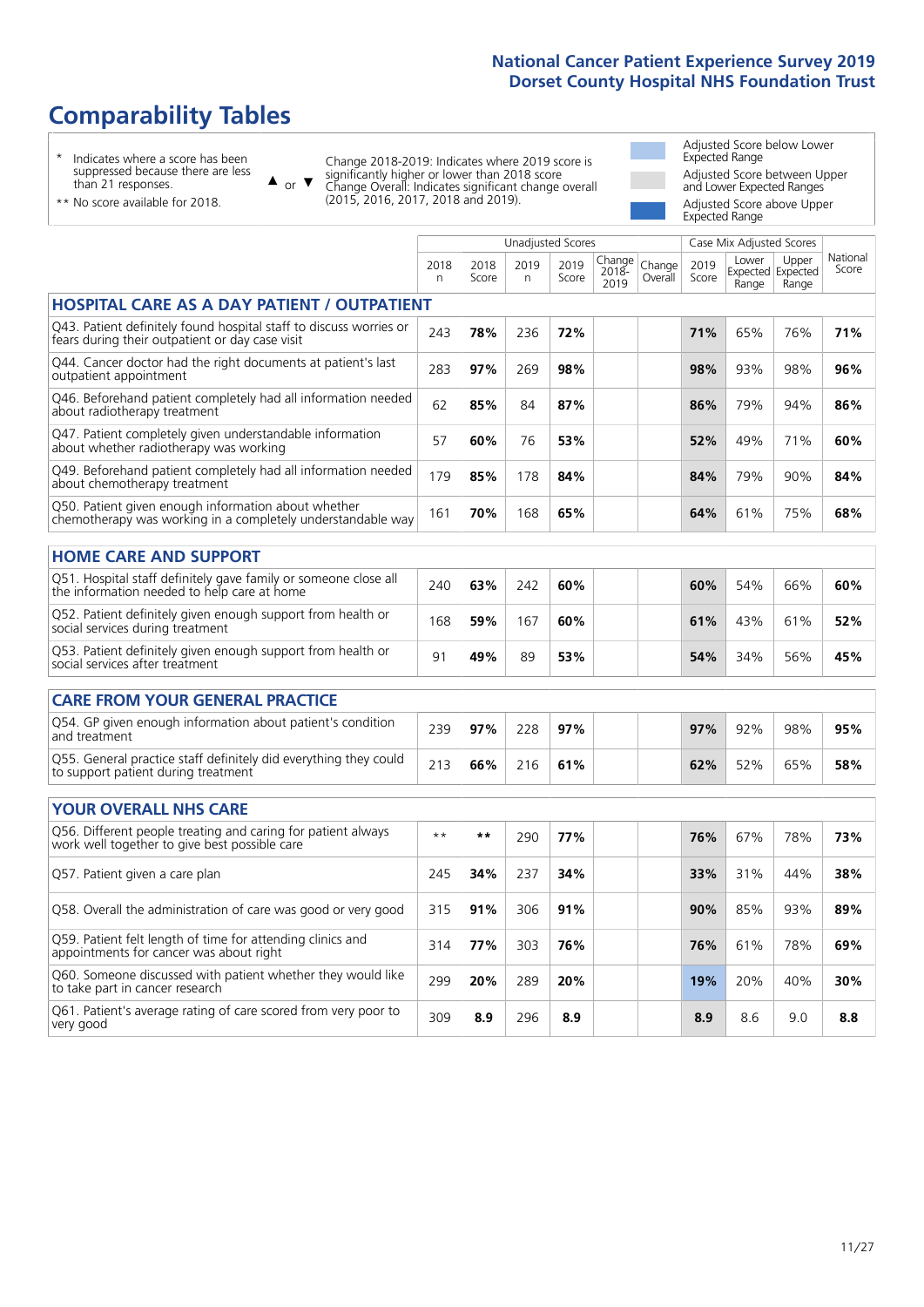# **Tumour Type Tables**

- \* Indicates where a score has been suppressed because there are less than 21 responses.
- n.a. Indicates that there were no respondents for that tumour group.

| <b>SEEING YOUR GP</b>                           |            |              |               |                   |                |                |                  |         | Tumour Group |         |         |                 |                                                     |         |                |
|-------------------------------------------------|------------|--------------|---------------|-------------------|----------------|----------------|------------------|---------|--------------|---------|---------|-----------------|-----------------------------------------------------|---------|----------------|
|                                                 |            | Brain<br>CNS | <b>Breast</b> | Colorectal<br>LGT | Gynaecological | Haematological | Head and<br>Neck | Lung    | Prostate     | Sarcoma | Skin    | Upper<br>Gastro | $\overline{\sigma}$<br>Jrologica                    | Other   | All<br>Cancers |
| Q1. Saw GP once or twice before being told they | Trust      | n.a.         | 89% 73%       |                   | $\star$        | 63%            | n.a.             | $\star$ | 76%          | n.a.    | $\star$ | $\star$         |                                                     | 73% 75% |                |
| needed to go to hospital                        | National I | 59%          |               |                   |                |                |                  |         |              |         |         |                 | 94% 75% 77% 67% 79% 71% 82% 71% 90% 74% 83% 74% 79% |         |                |
| Q2. Patient thought they were seen as soon as   | Trust      | n.a.         |               | 88% 78%           | $\star$        | 78%            | $\star$          |         | 85% 86%      | $\star$ | $\star$ | $\star$         |                                                     | 76% 81% |                |
| necessary                                       | National I | 79%          |               |                   |                |                |                  |         |              |         |         |                 | 89% 83% 81% 82% 81% 84% 86% 69% 85% 79% 85% 79%     |         | 84%            |

#### **DIAGNOSTIC TESTS** Tumour Group

|                                                   |                                          | Brain<br>CNS | <b>Breast</b> | Colorectal<br>LGT | ᠊ᢛ<br>Gynaecologic | Haematological | Head and<br>Neck | Lung        | Prostate | Sarcoma | Skin                                        | Upper<br>Gastro | rological | Other | All<br>Cancers |
|---------------------------------------------------|------------------------------------------|--------------|---------------|-------------------|--------------------|----------------|------------------|-------------|----------|---------|---------------------------------------------|-----------------|-----------|-------|----------------|
| Q5. Received all the information needed about     | <b>Trust</b>                             | n.a.         |               | 91% 97%           |                    | 100%           | $\ast$           |             | 96% 90%  |         | $\star$                                     | $\star$         | $\star$   |       | 96% 95%        |
| $\vert$ the test                                  | National                                 | 93%          |               | 95% 95%           |                    | 93% 95%        |                  | 93% 95% 95% |          | 93%     | 96%                                         |                 | 95% 95%   |       | 95% 95%        |
| Q6. The length of time waiting for the test to be | Trust                                    | n.a.         |               | 92% 100%          | $\star$            | 88%            | $\star$          | 92%         | 93%      |         | $\star$                                     | $\star$         | $\star$   |       | 77% 90%        |
| done was about right                              | <b>National</b>                          |              |               | 84%   91%   88%   |                    |                |                  |             |          |         | 86% 89% 88% 87% 87% 81% 87% 84% 87% 86% 88% |                 |           |       |                |
| Q7. Test results explained in completely          | Trust                                    | n.a.         |               | 81% 86%           | $\star$            | 74%            | $\star$          |             | 83% 72%  |         | $\star$                                     | $\star$         | $\star$   |       | 80% 80%        |
| understandable way                                | National 71% 83% 82% 77% 77% 79% 80% 80% |              |               |                   |                    |                |                  |             |          |         | 78% 84% 75% 80% 76% 80%                     |                 |           |       |                |

| <b>FINDING OUT WHAT WAS WRONG WITH YOU</b>        |          |       |               |                             |                |                |                        |      | <b>Tumour Group</b> |          |         |                 |            |       |                |
|---------------------------------------------------|----------|-------|---------------|-----------------------------|----------------|----------------|------------------------|------|---------------------|----------|---------|-----------------|------------|-------|----------------|
|                                                   |          | Brain | <b>Breast</b> | ╮<br>olorectal.<br>LGT<br>Ü | Gynaecological | Haematological | ad and<br>Neck<br>Head | Lung | Prostate            | Sarcoma  | Skin    | Upper<br>Gastro | Jrological | Other | All<br>Cancers |
| Q10. Patient told they could bring a family       | Trust    | n.a.  | 87%           | 89%                         | $\star$        | 66%            | $\star$                | 68%  | 78%                 | $\star$  | $\star$ | $\star$         | $\star$    | 75%   | 78%            |
| member or friend when first told they had cancer  | National | 85%   | 82%           | 82%                         | 71%            | 71%            | 71%                    | 77%  | 79%                 | 73%      | 69%     | 76%             | 73%        | 75%   | 77%            |
| Q11. Patient felt they were told sensitively that | Trust    | n.a.  | 84%           | 92%                         |                | 84%            | $\ast$                 |      | 77% 100%            | $^\star$ | $\star$ | $\star$         | $\star$    |       | 93% 88%        |
| they had cancer                                   | National | 79%   | 89% 87%       |                             | 82%            |                |                        |      | 84% 87% 83% 86%     | 84%      | 89%     | 81%             | 84%        |       | 83% 86%        |
| Q12. Patient completely understood the            | Trust    | n.a.  | 64%           | 84%                         |                | 60%            | $\star$                | 78%  | 82%                 | $\star$  | $\star$ | $\star$         | $\star$    |       | 75% 72%        |
| explanation of what was wrong                     | National | 66%   | 77%           | 79%                         | 73%            | 60%            | 78%                    | 76%  | 79%                 | 67%      | 80%     | 70%             | 77%        | 70%   | 73%            |
| Q13. Patient given easy to understand written     | Trust    | n.a.  | 70%           | 78%                         |                | 76%            | $\star$                |      | 65% 89%             | n.a.     | $\star$ | $\star$         | $\star$    | 61%   | 76%            |
| information about the type of cancer they had     | National | 66%   | 78%           | 73%                         | 71%            |                |                        |      | 76% 69% 67% 83%     | 67%      | 84%     |                 | 67% 74%    | 65%   | 74%            |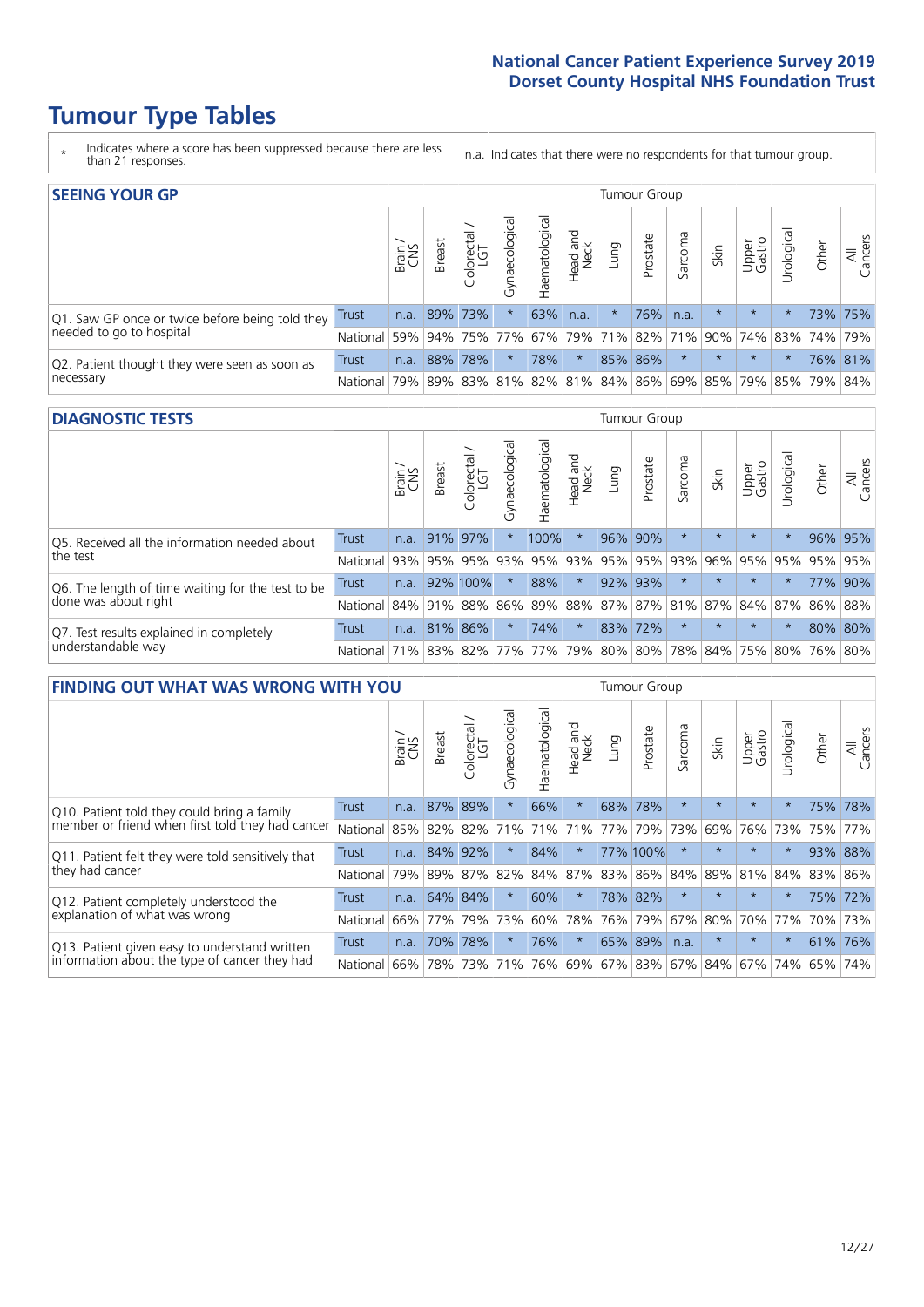# **Tumour Type Tables**

\* Indicates where a score has been suppressed because there are less than 21 responses.

n.a. Indicates that there were no respondents for that tumour group.

| <b>DECIDING THE BEST TREATMENT FOR YOU</b>         |              |       |               |                             |                |                |                        |      | <b>Tumour Group</b> |                                     |         |                 |            |         |                |
|----------------------------------------------------|--------------|-------|---------------|-----------------------------|----------------|----------------|------------------------|------|---------------------|-------------------------------------|---------|-----------------|------------|---------|----------------|
|                                                    |              | Brain | <b>Breast</b> | blorectal.<br>LGT<br>$\cup$ | Gynaecological | Haematological | ad and<br>Neck<br>Head | Lung | Prostate            | Sarcoma                             | Skin    | Upper<br>Gastro | Jrological | Other   | All<br>Cancers |
| Q14. Patient felt that treatment options were      | <b>Trust</b> | n.a.  | 75%           | 79%                         | $\star$        | 72%            | $\star$                | 79%  | 78%                 | n.a.                                | $\ast$  | $\star$         |            | 50%     | 75%            |
| completely explained                               | National     | 85%   | 85%           | 85%                         | 85%            | 82%            | 87%                    |      | 84% 83%             | 83%                                 | 89%     | 81%             | 83%        |         | 79% 83%        |
| Q15. Patient felt possible side effects were       | Trust        | n.a.  | 63%           | 78%                         | $\star$        | 69%            | $\ast$                 |      | 72% 70%             | n.a.                                |         | $\star$         |            | $54\%$  | 69%            |
| definitely explained in an understandable way      | National     | 69%   | 74%           | 76%                         | 75%            | 69%            | 73%                    |      | 74% 73%             | 73%                                 | 77%     | 72%             | 71%        | 70%     | 73%            |
| Q16. Patient definitely given practical advice and | Trust        | n.a.  | 75%           | 78%                         | $\star$        | 65%            | $\star$                |      | 69% 67%             | $^\star$                            |         | $\star$         | $^\star$   |         | 46% 68%        |
| support in dealing with side effects of treatment  | National     | 63%   | 70%           | 70%                         | 69%            | 65%            | 70%                    | 69%  | 65%                 | 66%                                 | 71%     | 66%             | 63%        | 64%     | 67%            |
| Q17. Patient definitely told about side effects    | Trust        | n.a.  | 49%           | 62%                         |                | 41%            | $\star$                | 50%  | 58%                 | n.a.                                | $\star$ | $\star$         | $^\star$   | 48%     | 51%            |
| that could affect them in the future               | National     | 62%   | 57%           | 59%                         | 56%            | 51%            | 64%                    | 56%  | 66%                 | 54%                                 | 66%     | 53%             | 56%        | 52%     | 57%            |
| Q18. Patient definitely involved as much as they   | Trust        | n.a.  | 64%           | 84%                         | $\star$        | 76%            | $\star$                |      | 88% 75%             | $\star$                             | $\star$ | $\star$         | $^\star$   |         | 59% 75%        |
| wanted in decisions about care and treatment       | National     | 79%   |               |                             |                |                |                        |      |                     | 81% 83% 81% 80% 81% 81% 84% 81% 87% |         | 79%             | 79%        | 78% 81% |                |

#### **CLINICAL NURSE SPECIALIST (CNS)** Tumour Group

|                                             |          | Brain | <b>Breast</b>   | Colorectal<br>LGT | Gynaecologic | ᠊ᢛ<br>U<br>aematologi | Head and<br>Neck | Lung        | Prostate | Sarcoma | Skin    | Upper<br>Gastro                 | $\overline{\sigma}$<br>rologica | Other | All<br>Cancers |
|---------------------------------------------|----------|-------|-----------------|-------------------|--------------|-----------------------|------------------|-------------|----------|---------|---------|---------------------------------|---------------------------------|-------|----------------|
| Q19. Patient given the name of a CNS who    | Trust    | n.a.  | 93% 97%         |                   |              | 93%                   | $^\star$         | 100% 86%    |          | n.a.    | $\star$ | $\star$                         |                                 | 97%   | 94%            |
| would support them through their treatment  | National |       | 95% 95% 92% 95% |                   |              |                       | 92% 91%          |             |          |         |         | 94% 91% 91% 91% 93% 85%         |                                 | 89%   | 92%            |
| Q20. Patient found it very or quite easy to | Trust    | n.a.  |                 | 90% 97%           |              | 87%                   | $\star$          | 96%         | $\star$  | n.a.    | $\star$ | $\star$                         | $\star$                         |       | 85% 88%        |
| contact their CNS                           | National |       | 86% 84% 88% 85% |                   |              | 87%                   |                  | 86% 86% 80% |          | 86%     |         | 90% 85%                         | 83%                             | 83%   | 85%            |
| Q21. Patient got understandable answers to  | Trust    | n.a.  |                 | 94% 100%          |              | 85%                   | $\star$          | 91%         | $\star$  | $\star$ | $\star$ | $\star$                         |                                 | 88%   | 91%            |
| important questions all or most of the time | National |       | 82% 87% 89% 86% |                   |              |                       |                  |             |          |         |         | 89% 88% 86% 87% 87% 93% 86% 87% |                                 | 86%   | 87%            |

| <b>SUPPORT FOR PEOPLE WITH CANCER</b>                                                             |              |       |               |            |                |                |                        |             | <b>Tumour Group</b> |         |         |                 |            |         |                |
|---------------------------------------------------------------------------------------------------|--------------|-------|---------------|------------|----------------|----------------|------------------------|-------------|---------------------|---------|---------|-----------------|------------|---------|----------------|
|                                                                                                   |              | Brain | <b>Breast</b> | Colorectal | Gynaecological | Haematological | ad and<br>Neck<br>Head | Lung        | Prostate            | Sarcoma | Skin    | Upper<br>Gastro | Jrological | Other   | All<br>Cancers |
| Q22. Hospital staff gave information about<br>support or self-help groups for people with         | Trust        | n.a.  | 90%           | 91%        | $\star$        | 87%            | n.a.                   | 86%         | $\star$             | n.a.    | $\star$ | $\star$         | $\star$    | 79%     | 89%            |
| cancer                                                                                            | National     | 92%   | 92%           | 88%        | 87%            | 86%            | 88%                    | 87%         | 91%                 | 86%     | 90%     | 88%             | 81%        | 83%     | 88%            |
| Q23. Hospital staff discussed or gave information<br>about the impact cancer could have on day to | <b>Trust</b> | n.a.  | 85%           | 88%        | $\star$        | 81%            | $\star$                | $\star$     | $\star$             | n.a.    | $\star$ | $\star$         | $\star$    | $\star$ | 84%            |
| day activities                                                                                    | National     | 84%   | 86%           | 85%        | 82%            | 84%            | 84%                    | 83%         | 88%                 | 81%     | 86%     | 83%             | 78%        | 79%     | 84%            |
| Q24. Hospital staff gave information on getting                                                   | Trust        | n.a.  | 83%           | $\star$    | $\star$        | 67%            | $\ast$                 | 76%         | $\star$             | $\star$ | $\star$ | $\star$         | $\star$    | $\ast$  | 71%            |
| financial help or possible benefits                                                               | National     | 78%   | 68%           | 61%        | 66%            | 61%            | 67%                    | 72%         | 55%                 | 64%     | 60%     | 64%             | 47%        | 59%     | 63%            |
| Q25. Hospital staff told patient they could get                                                   | Trust        | n.a.  | 81%           |            | $\star$        | 84%            | $\star$                | $\star$     | $\star$             | n.a.    | $\star$ | $\star$         | $\star$    | $\star$ | 89%            |
| free prescriptions                                                                                | National     | 82%   | 81%           | 83%        | 79%            | 87%            |                        | 84% 86% 80% |                     | 78%     | 71%     | 84%             | 73%        | 81%     | 82%            |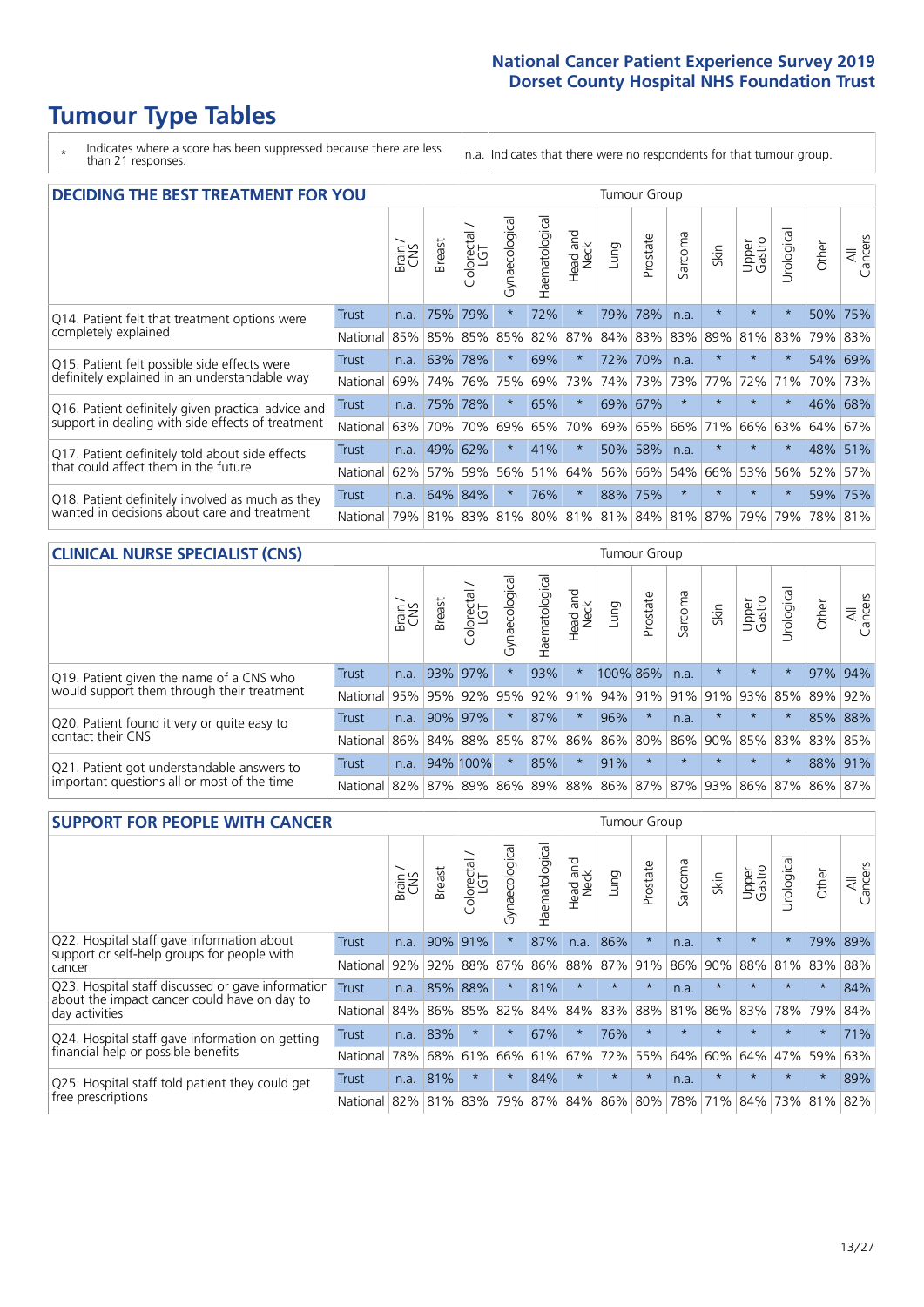# **Tumour Type Tables**

\* Indicates where a score has been suppressed because there are less than 21 responses.

n.a. Indicates that there were no respondents for that tumour group.

| <b>OPERATIONS</b>                                |              |              |               |                 |                   |                |                                             |         | Tumour Group |         |         |                 |             |         |                |
|--------------------------------------------------|--------------|--------------|---------------|-----------------|-------------------|----------------|---------------------------------------------|---------|--------------|---------|---------|-----------------|-------------|---------|----------------|
|                                                  |              | Brain<br>CNS | <b>Breast</b> | ╮<br>Colorectal | ক<br>Gynaecologic | Haematological | Head and<br>Neck                            | Fung    | Prostate     | Sarcoma | Skin    | Upper<br>Gastro | Jrological  | Other   | All<br>Cancers |
| Q27. Beforehand, patient had all the information | <b>Trust</b> | n.a.         | 93% 97%       |                 | $\star$           | $\star$        | $\star$                                     | $\star$ | $\star$      | $\star$ | $\star$ | $\star$         | $\star$     | $\star$ | 95%            |
| needed about the operation                       | National     | 96%          | 97%           | 96%             | 96%               |                | 94% 96% 95% 97% 95% 96%                     |         |              |         |         |                 | 96% 95% 95% |         | 96%            |
| Q28. Afterwards, staff completely explained how  | Trust        | n.a.         |               | 73% 93%         | $\star$           | $\star$        | $\star$                                     | $\star$ | $\star$      | $\star$ | $\star$ | $\star$         | $\star$     | $\star$ | 79%            |
| operation had gone in understandable way         | National     | 76%          |               | 79% 83%         |                   |                | 79% 78% 79% 79% 78% 80% 82% 79% 76% 77% 79% |         |              |         |         |                 |             |         |                |

#### **HOSPITAL CARE AS AN INPATIENT** Tumour Group

|                                                                                                   |              | Brain | Breast  | $\overline{\phantom{0}}$<br>Colorectal /<br>LGT | Gynaecological | Haematological | Head and<br>Neck | Lung        | Prostate | Sarcoma | Skin            | Upper<br>Gastro | Urological | Other   | All<br>Cancers |
|---------------------------------------------------------------------------------------------------|--------------|-------|---------|-------------------------------------------------|----------------|----------------|------------------|-------------|----------|---------|-----------------|-----------------|------------|---------|----------------|
| Q30. Hospital staff didn't talk in front of patient                                               | <b>Trust</b> | n.a.  | $\star$ | 80%                                             | $\star$        | 85%            | $\star$          | $\star$     | $\star$  | n.a.    | $\star$         | $\star$         | $\star$    | $\star$ | 86%            |
| as if patient wasn't there                                                                        | National     | 81%   | 86%     | 81%                                             | 83%            | 84%            | 83%              | 81%         | 88%      | 86%     | 86%             | 81%             | 83%        | 82%     | 84%            |
| Q31. Patient had confidence and trust in all<br>doctors treating them                             | <b>Trust</b> | n.a.  | $\star$ | 90%                                             | $\star$        | 81%            | $\star$          | $\star$     | $\star$  | n.a.    | $\star$         | $\star$         | $\star$    | $\star$ | 84%            |
|                                                                                                   | National     | 82%   | 83%     | 85%                                             | 83%            | 82%            |                  | 87% 83%     | 89%      | 86%     | 85%             |                 | 81% 85%    | 80%     | 84%            |
| Q32. Patient's family or someone close definitely                                                 | <b>Trust</b> | n.a.  | $\star$ | 85%                                             | $\star$        | 67%            | $\star$          | $\star$     | $\star$  | n.a.    | $\star$         | $\star$         | $\star$    | $\star$ | 70%            |
| felt able to talk to a doctor                                                                     | National     | 67%   | 72%     | 73%                                             | 72%            | 74%            | 75%              | 74%         | 72%      | 71%     | 74%             | 73%             | 71%        | 69%     | 72%            |
| Q33. Patient had confidence and trust in all the<br>ward nurses treating them                     | <b>Trust</b> | n.a.  | $\star$ | 63%                                             | $\star$        | 77%            | $\star$          | $\star$     | $\star$  | n.a.    | $\star$         | $\star$         | $\star$    | $\star$ | 72%            |
|                                                                                                   | National     | 72%   | 73%     | 72%                                             | 71%            | 77%            | 75%              | 77%         | 79%      | 74%     | 75%             | 73%             | 77%        | 69%     | 74%            |
| Q34. Patient thought there were always or nearly<br>always enough nurses on duty to care for them | <b>Trust</b> | n.a.  | $\star$ | 77%                                             | $\star$        | 73%            | $\star$          | $\star$     | $\star$  | n.a.    | $\star$         | $\star$         | $\star$    | $\star$ | 70%            |
|                                                                                                   | National     | 68%   | 64%     | 62%                                             | 63%            | 63%            | 65%              | 68%         | 72%      | 65%     | 70%             | 65%             | 66%        | 60%     | 64%            |
| Q35. All hospital staff asked patient what name                                                   | Trust        | n.a.  | $\star$ | 87%                                             | $\star$        | 81%            | $\star$          | $\star$     | $\star$  | n.a.    | n.a.            |                 | $\star$    | $\star$ | 81%            |
| they prefer to be called by                                                                       | National     | 68%   | 62%     | 74%                                             | 65%            | 72%            | 71%              | 76%         | 72%      | 74%     | 70%             | 78%             | 76%        | 69%     | 71%            |
| Q36. Patient always given enough privacy when                                                     | Trust        | n.a.  | $\star$ | 83%                                             | $\star$        | 92%            | $\star$          | $\star$     | $\star$  | n.a.    | $\star$         | $\star$         | $\star$    | $\star$ | 85%            |
| discussing condition or treatment                                                                 | National     | 78%   | 84%     | 85%                                             | 81%            | 86%            |                  | 87% 84%     | 88%      | 84%     | 84%             | 84%             | 85%        | 82%     | 85%            |
| Q37. Patient definitely found hospital staff to                                                   | <b>Trust</b> | n.a.  | $\star$ | 52%                                             | $\star$        | $\star$        | $\star$          | $\star$     | $\star$  | n.a.    | n.a.            | $\star$         | $\star$    | $\star$ | 56%            |
| discuss worries or fears during their inpatient visit                                             | National     | 45%   | 51%     | 55%                                             |                | 51% 56%        | 52%              | 49%         | 53%      | 54%     | 51%             |                 | 53% 49%    | 46%     | 52%            |
| Q38. Hospital staff definitely did everything they                                                | Trust        | n.a.  | $\star$ | 85%                                             | $\star$        | $\star$        | $\star$          | $\star$     | $\star$  | n.a.    | n.a.            | $\star$         | $\star$    | $\star$ | 85%            |
| could to help control pain                                                                        | National     | 85%   | 83%     | 84%                                             | 82%            | 82%            |                  | 80% 84%     | 85%      | 83%     | 85%             | 82%             | 81%        | 82%     | 83%            |
| Q39. Patient always felt they were treated with                                                   | Trust        | n.a.  | $\star$ | 83%                                             | $\star$        | 85%            | $\star$          | $\star$     | $\star$  | n.a.    | $\star$         | $\star$         | $\star$    | $\star$ | 87%            |
| respect and dignity while in hospital                                                             | National     | 85%   | 87%     | 87%                                             | 85%            | 89%            |                  | 87% 88%     | 91%      | 89%     | 89%             | 88%             | 90%        | 86%     | 88%            |
| Q40. Patient given clear written information<br>about what should or should not do after leaving  | <b>Trust</b> | n.a.  | $\star$ | 76%                                             | $\star$        | 87%            | $\star$          | $\star$     | $\star$  | n.a.    | $\star$         | $\star$         | $\star$    | $\star$ | 81%            |
| hospital                                                                                          | National     | 80%   | 89%     | 86%                                             | 86%            | 83%            |                  | 87% 82%     | 91%      | 85%     | 90%             | 82%             | 87%        | 83%     | 86%            |
| Q41. Hospital staff told patient who to contact<br>if worried about condition or treatment after  | <b>Trust</b> | n.a.  | $\star$ | 97%                                             | $\star$        | 96%            | $\star$          | $\star$     | $\star$  | n.a.    | $\star$         | $\star$         | $\star$    | $\star$ | 95%            |
| leaving hospital                                                                                  | National     | 94%   | 95%     |                                                 | 95% 93%        |                |                  | 96% 93% 92% | 96%      |         | 94% 95% 92% 92% |                 |            | 93%     | 94%            |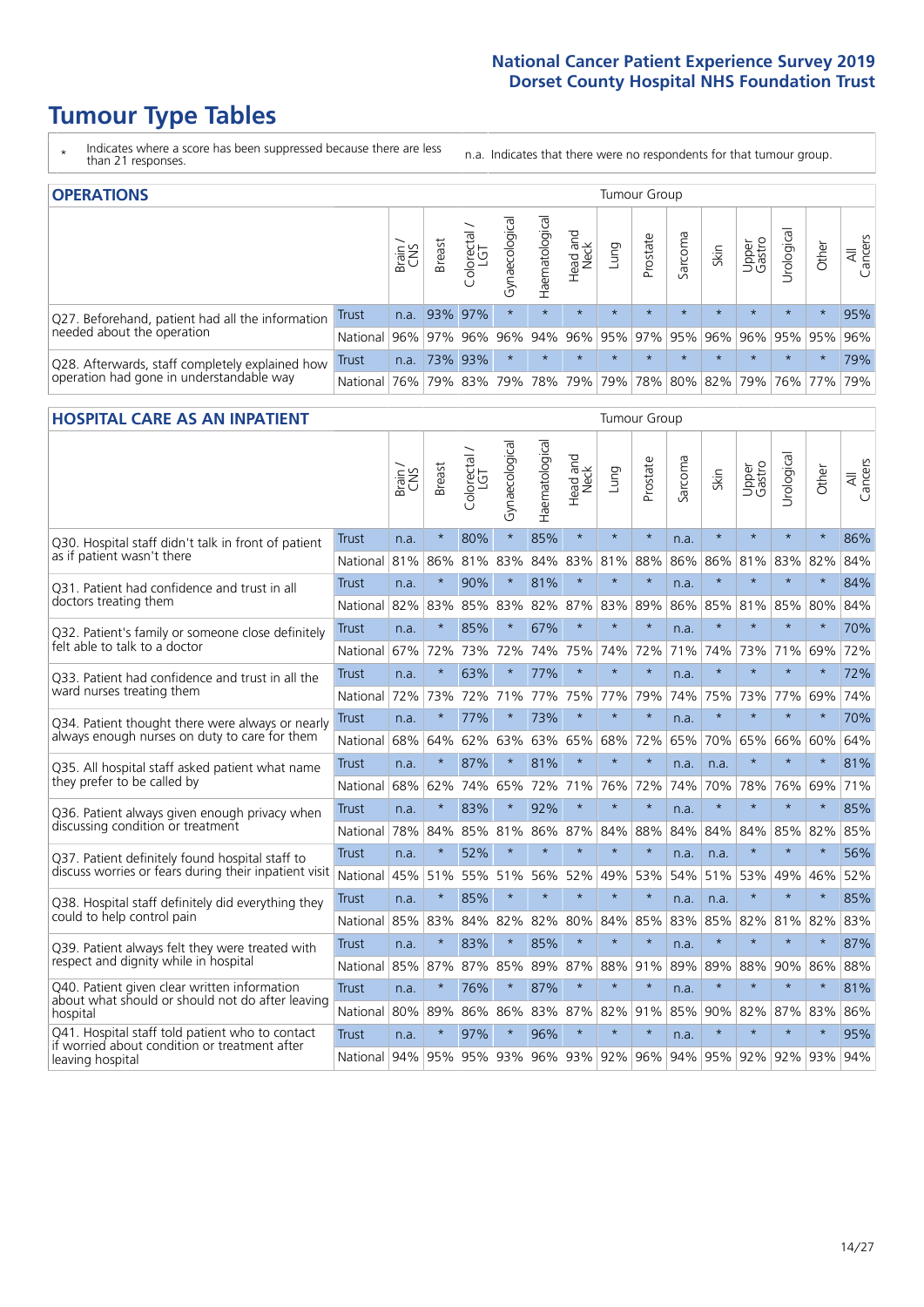# **Tumour Type Tables**

\* Indicates where a score has been suppressed because there are less than 21 responses.

n.a. Indicates that there were no respondents for that tumour group.

| <b>HOSPITAL CARE AS A DAY PATIENT / OUTPATIENT</b>                                                                    |              |       |               |                            |                |                |                         |          | <b>Tumour Group</b> |         |         |                 |            |          |                |  |  |  |  |  |
|-----------------------------------------------------------------------------------------------------------------------|--------------|-------|---------------|----------------------------|----------------|----------------|-------------------------|----------|---------------------|---------|---------|-----------------|------------|----------|----------------|--|--|--|--|--|
|                                                                                                                       |              | Brain | <b>Breast</b> | ╮<br>olorectal<br>LGT<br>Ũ | Gynaecological | Haematological | aad and<br>Neck<br>Head | Lung     | Prostate            | Sarcoma | Skin    | Upper<br>Gastro | Urological | Other    | All<br>Cancers |  |  |  |  |  |
| Q43. Patient definitely found hospital staff to                                                                       | <b>Trust</b> | n.a.  | 69%           | 76%                        | $\star$        | 74%            | $\star$                 | 81%      | 67%                 | n.a.    | $\star$ | $\star$         | $\star$    | 68%      | 72%            |  |  |  |  |  |
| discuss worries or fears during their outpatient or<br>day case visit                                                 | National     | 66%   | 68%           | 73%                        | 70%            | 73%            | 72%                     | 70%      | 74%                 | 72%     | 72%     | 71%             | 67%        | 68%      | 71%            |  |  |  |  |  |
| Q44. Cancer doctor had the right documents at<br>patient's last outpatient appointment                                | Trust        | n.a.  |               | 97% 100%                   |                | 98%            | $\star$                 | 100% 95% |                     | n.a.    |         | $\star$         |            | 100% 98% |                |  |  |  |  |  |
|                                                                                                                       | National     | 94%   | 96%           | 96%                        | 96%            | 97%            | 96%                     | 96%      | 96%                 | 96%     | 96%     | 94%             | 96%        | 95%      | 96%            |  |  |  |  |  |
| Q46. Beforehand patient completely had                                                                                | <b>Trust</b> | n.a.  | 90%           | $\star$                    | $\star$        | $\star$        | n.a.                    | $\star$  | $\star$             | n.a.    | n.a.    | $\star$         | $\star$    | $\star$  | 87%            |  |  |  |  |  |
| all information needed about radiotherapy<br>treatment                                                                | National     | 91%   | 88%           | 83%                        | 88%            | 84%            | 86%                     | 86%      | 88%                 | 88%     | 84%     | 86%             | 83%        | 84%      | 86%            |  |  |  |  |  |
| Q47. Patient completely given understandable                                                                          | Trust        | n.a.  | 65%           | $\star$                    |                | $\star$        | n.a.                    | $\star$  | $\star$             | n.a.    | n.a.    | $\star$         | $\star$    | $\star$  | 53%            |  |  |  |  |  |
| information about whether radiotherapy was<br>working                                                                 | National     | 56%   | 60%           | 57%                        | 61%            | 62%            | 63%                     | 59%      | 60%                 | 67%     | 57%     | 52%             | 59%        | 59%      | 60%            |  |  |  |  |  |
| Q49. Beforehand patient completely had all                                                                            | <b>Trust</b> | n.a.  | 86%           |                            |                | 86%            | n.a.                    | 76%      | $\star$             | n.a.    |         | $\star$         | $\star$    | $\star$  | 84%            |  |  |  |  |  |
| information needed about chemotherapy<br>treatment                                                                    | National     | 80%   | 82%           | 86%                        | 87%            | 85%            | 79%                     | 84%      | 86%                 | 86%     | 90%     | 84%             | 85%        | 85%      | 84%            |  |  |  |  |  |
| Q50. Patient given enough information about<br>whether chemotherapy was working in a<br>completely understandable way | <b>Trust</b> | n.a.  | 69%           | $\star$                    | $^\star$       | 64%            | n.a.                    | 57%      | $\star$             | n.a.    | $\star$ | $\star$         | $\star$    | $\star$  | 65%            |  |  |  |  |  |
|                                                                                                                       | National     | 54%   | 62%           | 64%                        | 68%            | 75%            | 57%                     | 67%      | 66%                 | 71%     | 79%     | 61%             | 68%        | 69%      | 68%            |  |  |  |  |  |

#### **HOME CARE AND SUPPORT** Tumour Group

|                                                                                                                   |              | Brain | <b>Breast</b> | olorectal.<br>LGT<br>Ū | σ<br>Ü<br>Gynaecologi | Haematological | ad and<br>Neck<br>Head | <b>Lung</b> | Prostate | Sarcoma | Skin    | Upper<br>Gastro | rological | Other   | All<br>Cancers |
|-------------------------------------------------------------------------------------------------------------------|--------------|-------|---------------|------------------------|-----------------------|----------------|------------------------|-------------|----------|---------|---------|-----------------|-----------|---------|----------------|
| Q51. Hospital staff definitely gave family or<br>someone close all the information needed to<br>help care at home | <b>Trust</b> | n.a.  | 49%           | 60%                    | $\star$               | 64%            | $\star$                | 67%         | $\star$  | $\star$ | $\star$ | $\star$         | $\star$   | 54%     | 60%            |
|                                                                                                                   | National     | 58%   | 58%           | 63%                    | 57%                   | 62%            | 67%                    |             | 59% 61%  |         | 62% 65% | 60%             | 59% 55%   |         | 60%            |
| Q52. Patient definitely given enough support<br>from health or social services during treatment                   | Trust        | n.a.  | 42%           |                        | $\star$               | 59%            | n.a.                   | $\star$     | $\star$  |         | $\star$ | $\star$         | $\star$   | $\star$ | 60%            |
|                                                                                                                   | National     | 42%   | 52%           | 60%                    | 45%                   | 51%            | 59%                    | 50%         | 48%      |         | 53% 57% | 54%             | 48% 51%   |         | 52%            |
| Q53. Patient definitely given enough support<br>from health or social services after treatment                    | Trust        | n.a.  | 36%           |                        | $\star$               | $\star$        | n.a.                   | $\star$     | $\star$  | n.a.    | $\star$ | $\star$         | $\star$   | $\star$ | 53%            |
|                                                                                                                   | National     | 39%   | 41% 53%       |                        | 39%                   | 43%            | 56%                    | 40%         | 46%      |         | 48% 59% | 47%             | 44% 44%   |         | 45%            |

| <b>CARE FROM YOUR GENERAL PRACTICE</b>                                                                     |              |              |               |                        |                    |                | <b>Tumour Group</b>                     |         |          |         |                     |                 |                |         |                |
|------------------------------------------------------------------------------------------------------------|--------------|--------------|---------------|------------------------|--------------------|----------------|-----------------------------------------|---------|----------|---------|---------------------|-----------------|----------------|---------|----------------|
|                                                                                                            |              | Brain<br>CNS | <b>Breast</b> | ╮<br>Colorectal<br>LGT | ᠊ᢛ<br>Gynaecologic | Haematological | Head and<br>Neck                        | Lung    | Prostate | Sarcoma | Skin                | Upper<br>Gastro | Б<br>Urologica | Other   | All<br>Cancers |
| Q54. GP given enough information about                                                                     | <b>Trust</b> | n.a.         |               | 97% 100%               | $\star$            | 96%            | $\star$                                 | $\star$ | 96%      | n.a.    | $\star$             | $\star$         | $\star$        | $\star$ | 97%            |
| patient's condition and treatment                                                                          | National     | 91%          |               | 96% 95%                | 95%                |                | 96% 94% 94% 96%                         |         |          |         | 94% 96% 93% 95% 94% |                 |                |         | 95%            |
| Q55. General practice staff definitely did<br>everything they could to support patient during<br>treatment | <b>Trust</b> | n.a.         |               | 55% 63%                | $\star$            | 62%            | $\star$                                 | 52%     | $\star$  | n.a.    | $\star$             | $\star$         | $\star$        | $\star$ | 61%            |
|                                                                                                            | National     | 55%          |               | 58% 59%                |                    |                | 56% 56% 59% 56% 64% 56% 65% 59% 59% 55% |         |          |         |                     |                 |                |         | 58%            |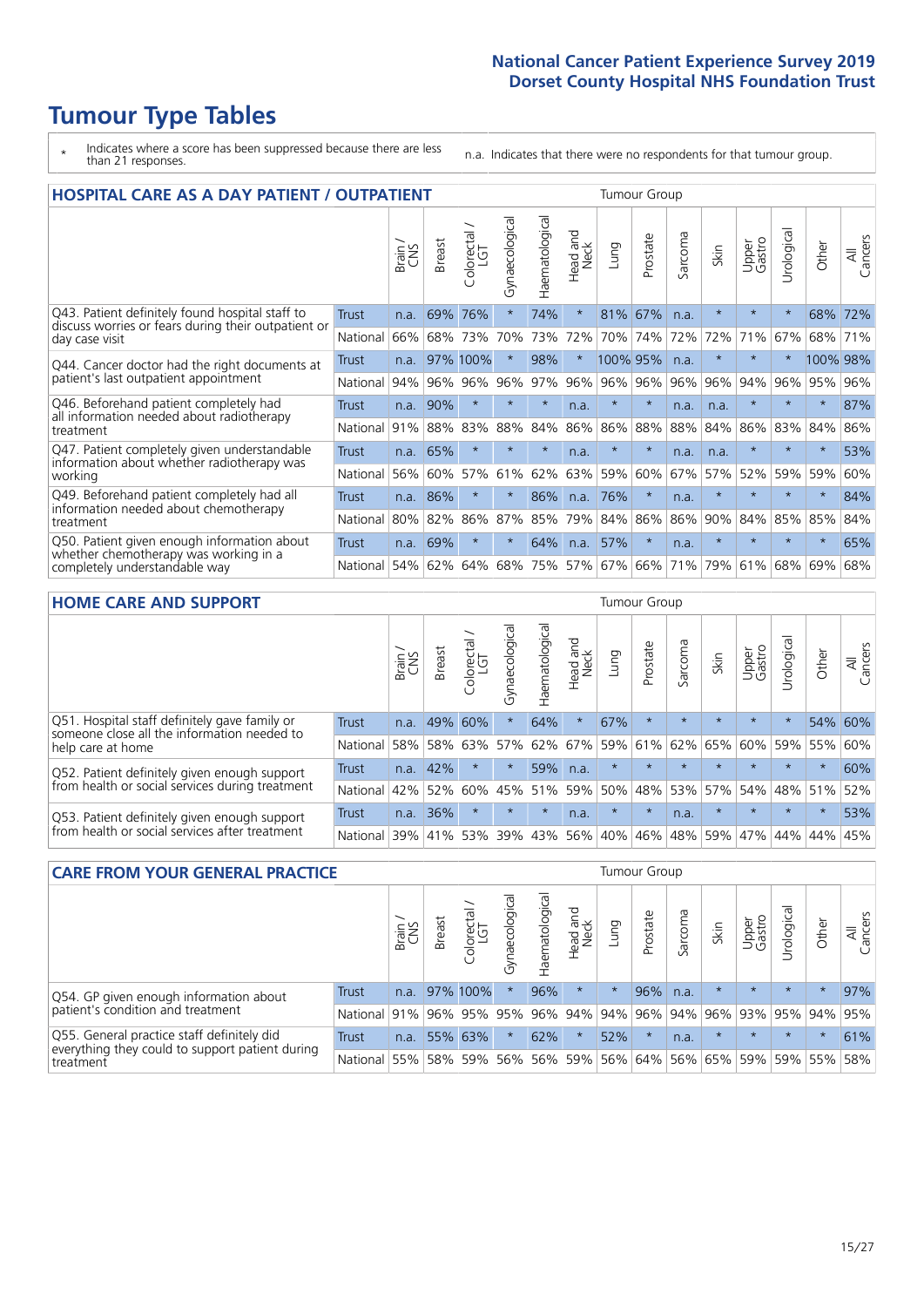# **Tumour Type Tables**

\* Indicates where a score has been suppressed because there are less than 21 responses.

n.a. Indicates that there were no respondents for that tumour group.

| <b>YOUR OVERALL NHS CARE</b>                                                                                     |          |       |               |            |                |                |                        |      | <b>Tumour Group</b> |         |         |                 |            |         |                |  |  |
|------------------------------------------------------------------------------------------------------------------|----------|-------|---------------|------------|----------------|----------------|------------------------|------|---------------------|---------|---------|-----------------|------------|---------|----------------|--|--|
|                                                                                                                  |          | Brain | <b>Breast</b> | Colorectal | Gynaecological | Haematological | ad and<br>Neck<br>Head | Lung | Prostate            | Sarcoma | Skin    | Upper<br>Gastro | Urological | Other   | All<br>Cancers |  |  |
| Q56. Different people treating and caring for<br>patient always work well together to give best<br>possible care | Trust    | n.a.  | 64%           | 71%        | $\star$        | 81%            | $\star$                | 77%  | 85%                 | n.a.    | $\star$ | $\star$         | $\star$    | 81%     | 77%            |  |  |
|                                                                                                                  | National | 60%   | 73%           | 73%        | 69%            | 75%            | 73%                    | 73%  | 75%                 | 70%     | 79%     | 69%             | 74%        | 68%     | 73%            |  |  |
| Q57. Patient given a care plan                                                                                   | Trust    | n.a.  | 39%           | 39%        |                | 32%            | n.a.                   | 32%  | $\star$             | $\star$ | $\star$ | $\star$         | $\star$    | 29%     | 34%            |  |  |
|                                                                                                                  | National | 36%   | 41%           | 40%        | 34%            | 36%            | 39%                    | 36%  | 40%                 | 34%     | 44%     | 36%             | 33%        | 31%     | 38%            |  |  |
| Q58. Overall the administration of care was good                                                                 | Trust    | n.a.  | 92%           | 83%        |                | 92%            | $\star$                | 89%  | 90%                 | $\star$ |         | $\star$         | $\star$    | 90% 91% |                |  |  |
| or very good                                                                                                     | National | 85%   | 90%           | 88%        | 87%            | 91%            | 90%                    | 90%  | 88%                 | 88%     | 90%     | 86%             | 85%        | 87%     | 89%            |  |  |
| Q59. Patient felt length of time for attending<br>clinics and appointments for cancer was about                  | Trust    | n.a.  | 80%           | 69%        |                | 79%            | $\star$                | 81%  | 82%                 | $\star$ | $\star$ | $\star$         | $\star$    | 79%     | 76%            |  |  |
| right                                                                                                            | National | 58%   | 68%           | 73%        | 66%            | 66%            | 71%                    | 71%  | 76%                 | 68%     | 73%     | 66%             | 75%        | 64%     | 69%            |  |  |
| Q60. Someone discussed with patient whether                                                                      | Trust    | n.a.  | 11%           | 30%        | $\star$        | 24%            | $\star$                | 33%  | 7%                  | $\star$ | $\star$ | $\star$         | $\star$    | 27%     | 20%            |  |  |
| they would like to take part in cancer research                                                                  | National | 42%   | 30%           | 32%        | 31%            | 33%            | 21%                    | 34%  | 31%                 | 36%     | 20%     | 36%             | 21%        | 32%     | 30%            |  |  |
| Q61. Patient's average rating of care scored from<br>very poor to very good                                      | Trust    | n.a.  | 8.9           | 9.1        | $\star$        | 9.0            | $\star$                | 9.0  | 8.7                 | $\star$ | 头       | $\star$         | ¥          | 8.5     | 8.9            |  |  |
|                                                                                                                  | National | 8.6   | 8.9           | 8.8        | 8.7            | 8.9            | 8.8                    | 8.8  | 8.8                 | 8.8     | 8.9     | 8.7             | 8.7        | 8.7     | 8.8            |  |  |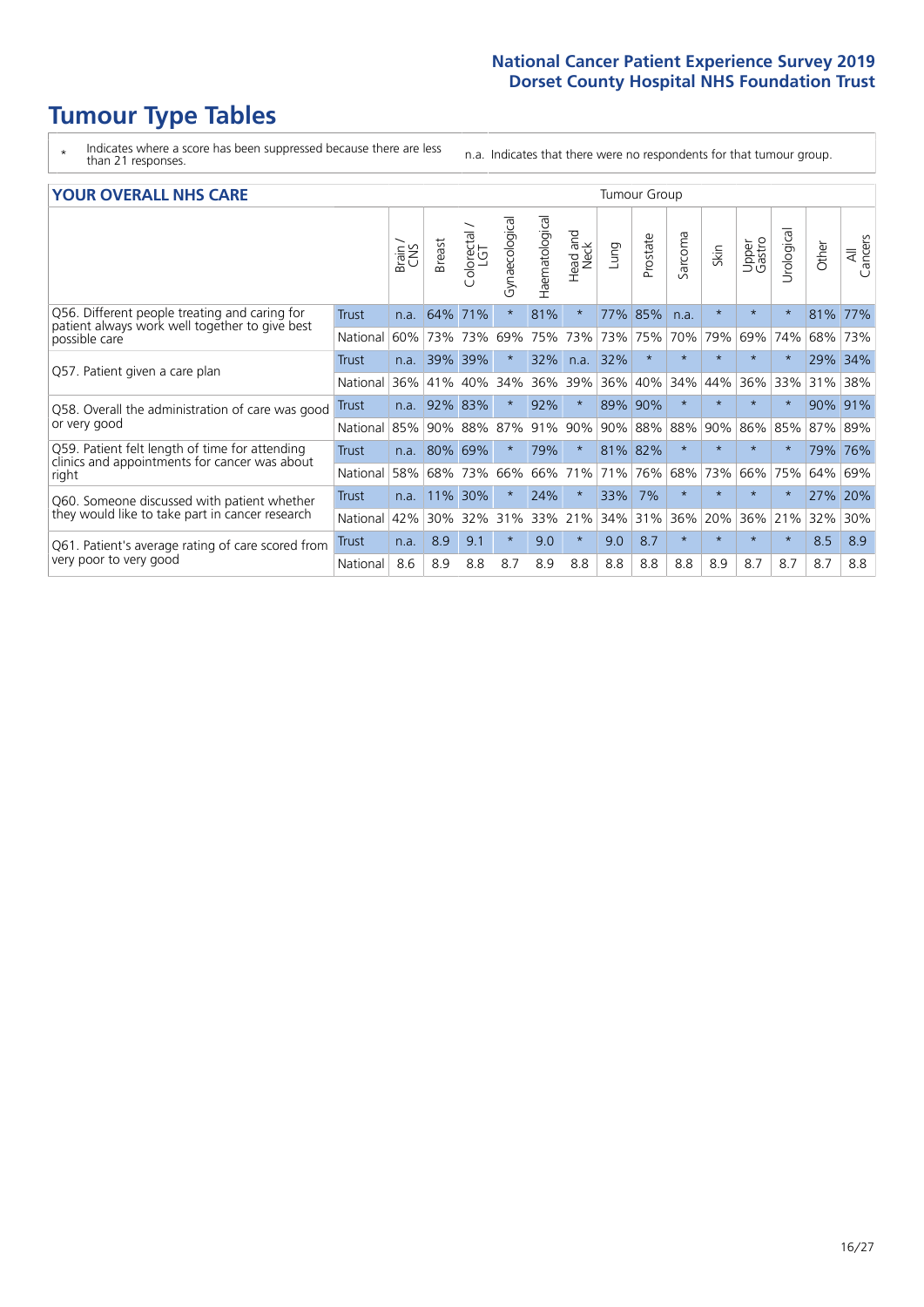### **Year on Year Charts**





#### **DIAGNOSTIC TESTS**





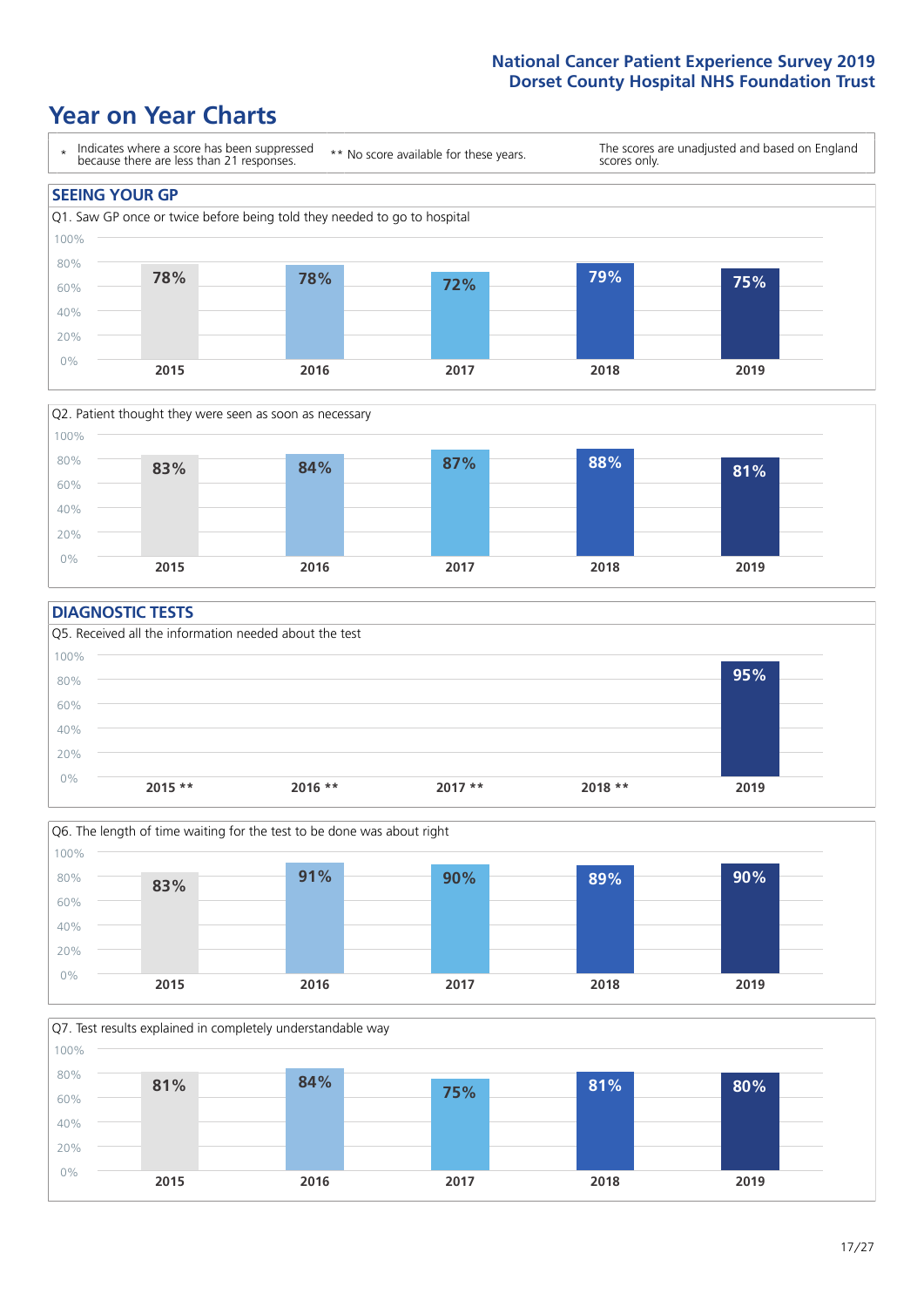### **Year on Year Charts**









#### **DECIDING THE BEST TREATMENT FOR YOU** Q14. Patient felt that treatment options were completely explained 0% 20% 40% 60% 80% 100% **2015 2016 2017 2018 2019 84% 81% 78% 78% 75%**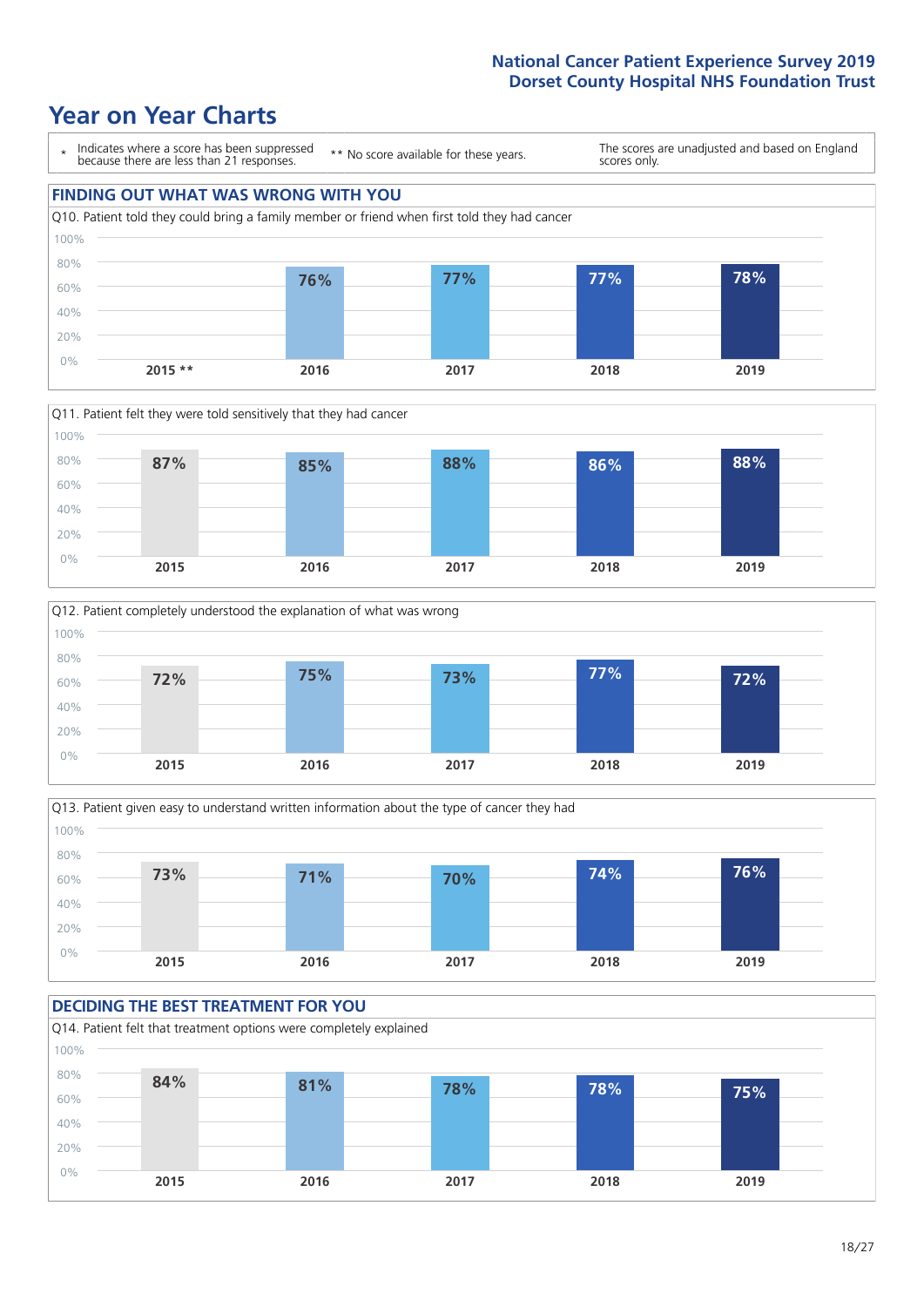





Q18. Patient definitely involved as much as they wanted in decisions about care and treatment  $0%$ 20% 40% 60% 80% 100% **2015 \*\* 2016 \*\* 2017 \*\* 2018 \*\* 2019 75%**

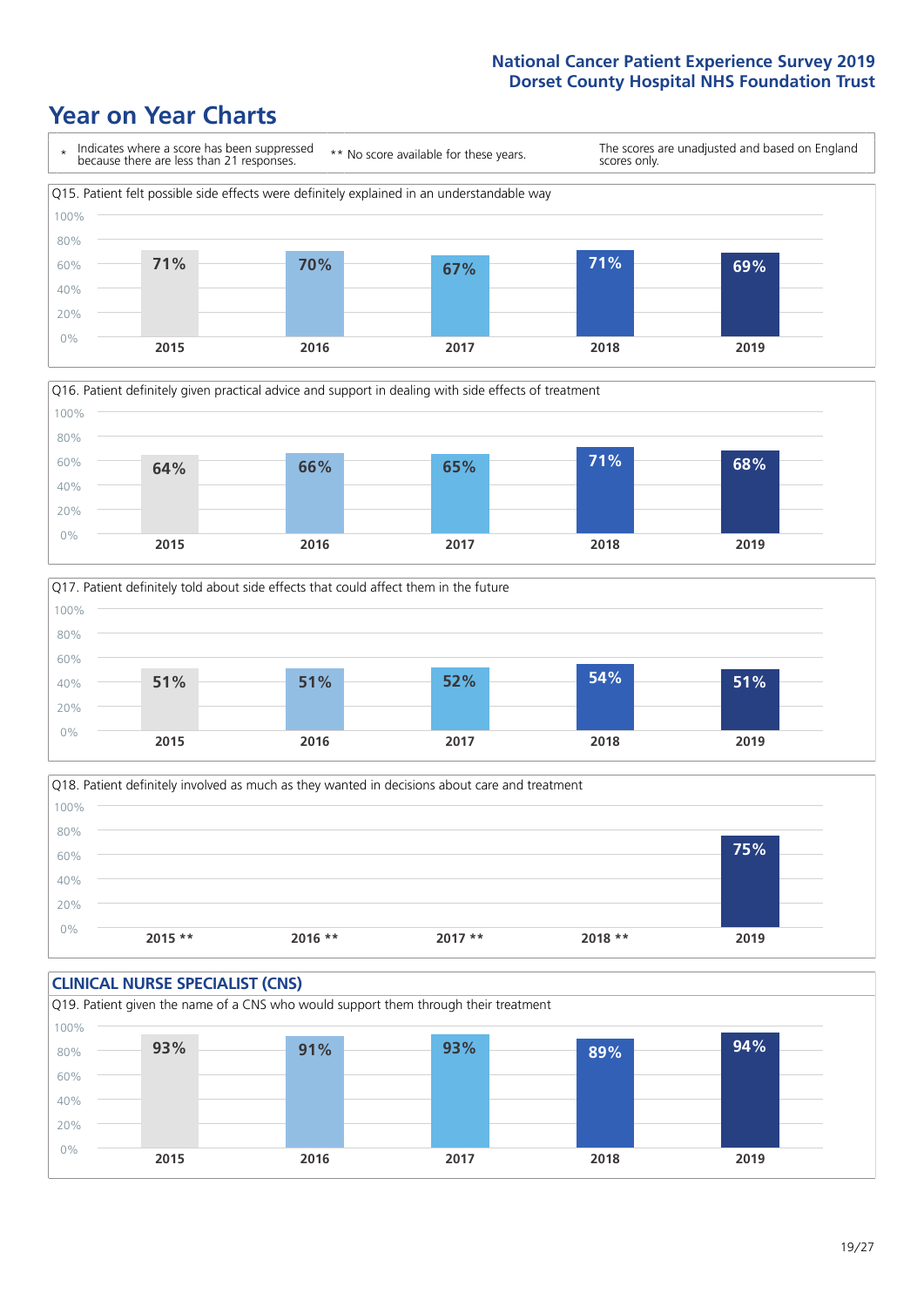







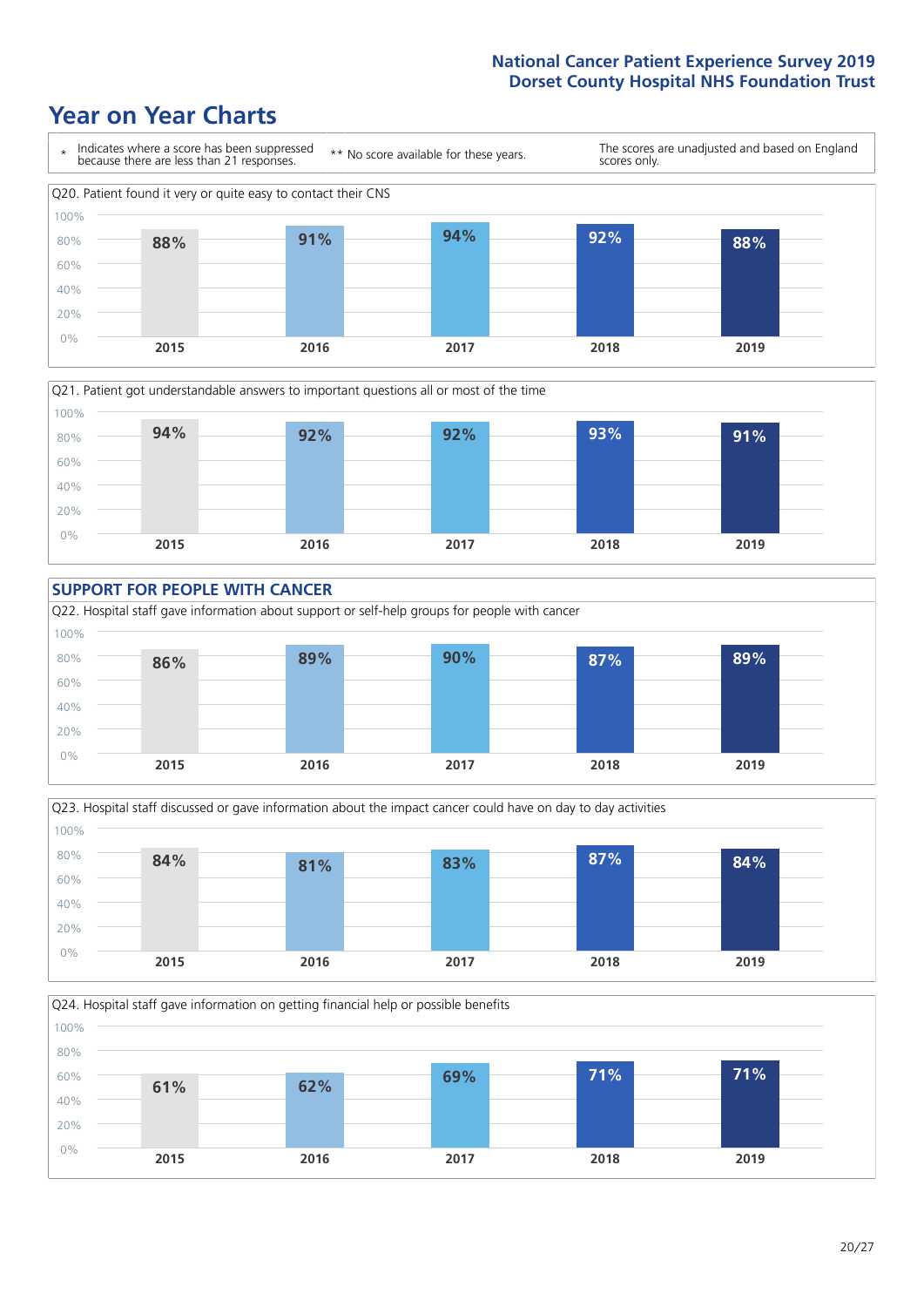### **Year on Year Charts**



#### **OPERATIONS**







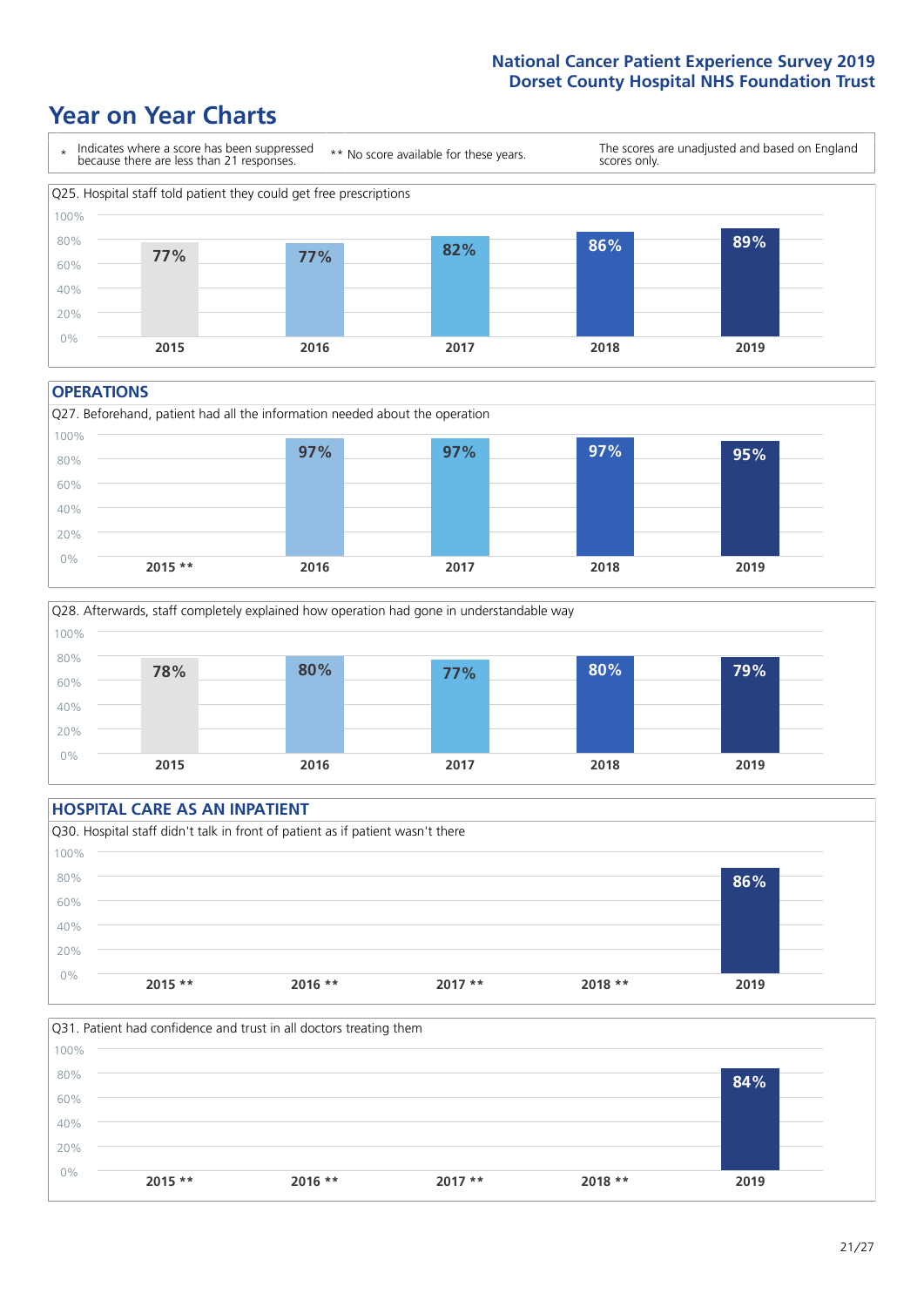







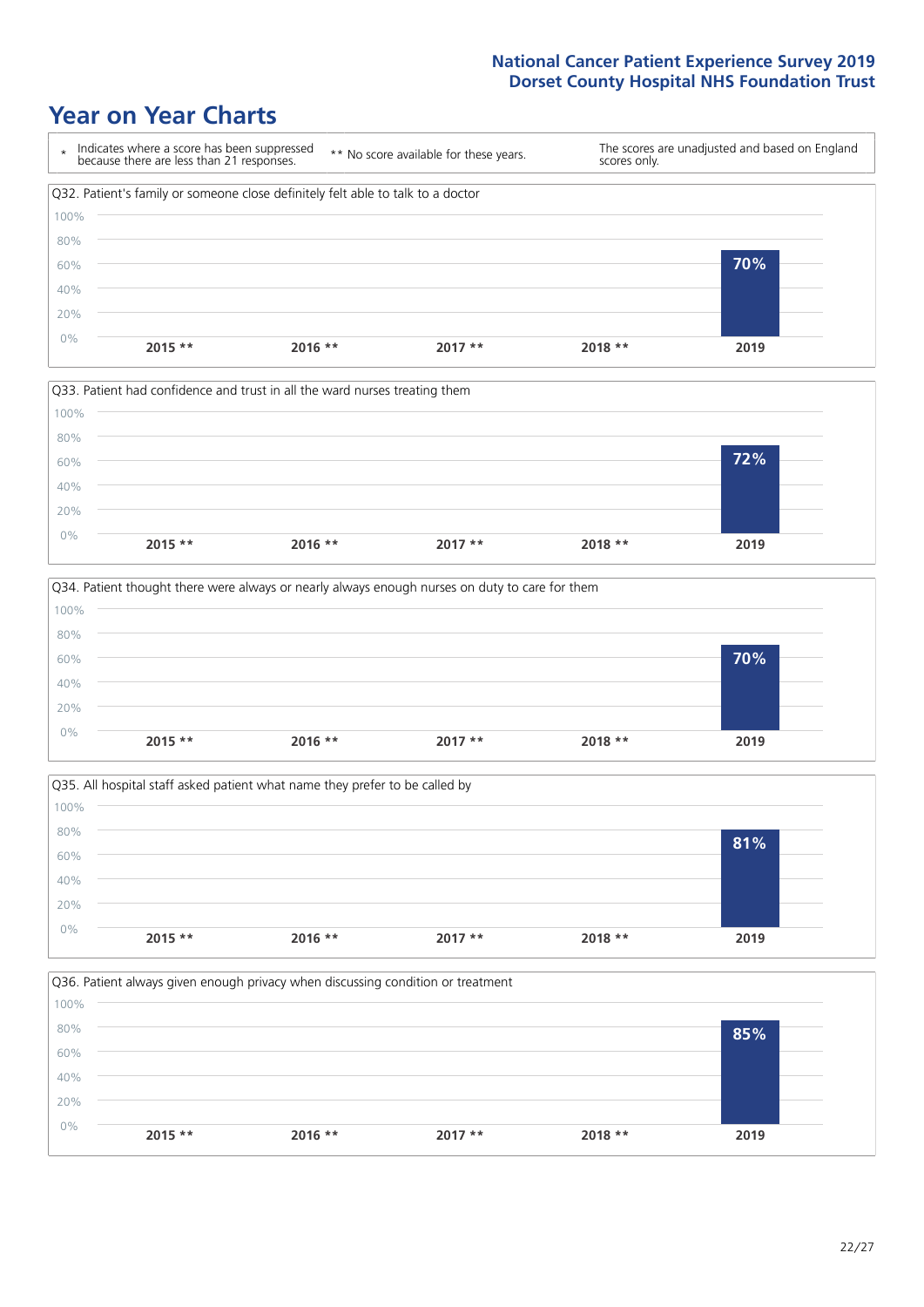







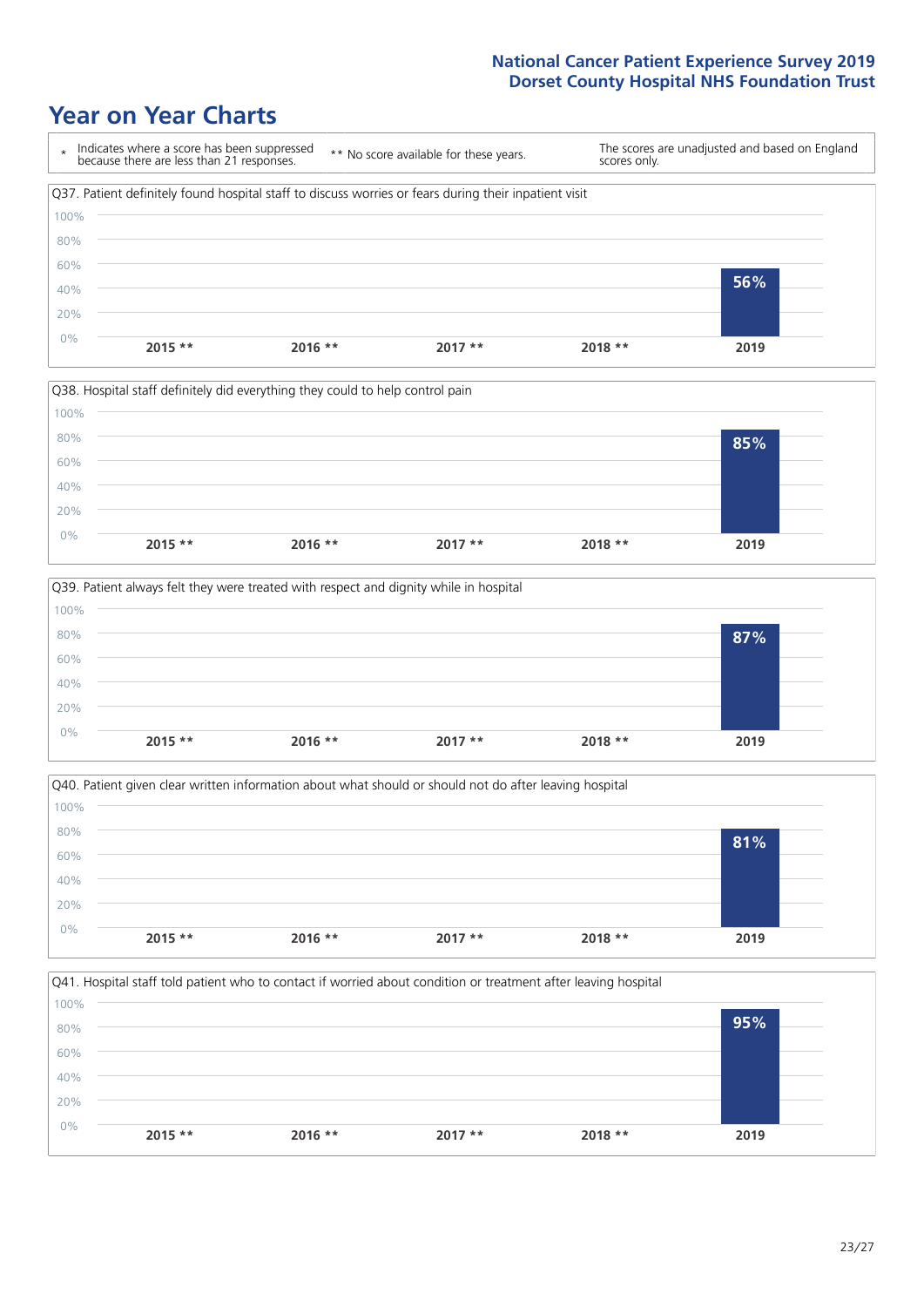







Q49. Beforehand patient completely had all information needed about chemotherapy treatment 0% 20% 40% 60% 80% 100% **2015 2016 2017 2018 2019 84% 85% 82% 85% 84%**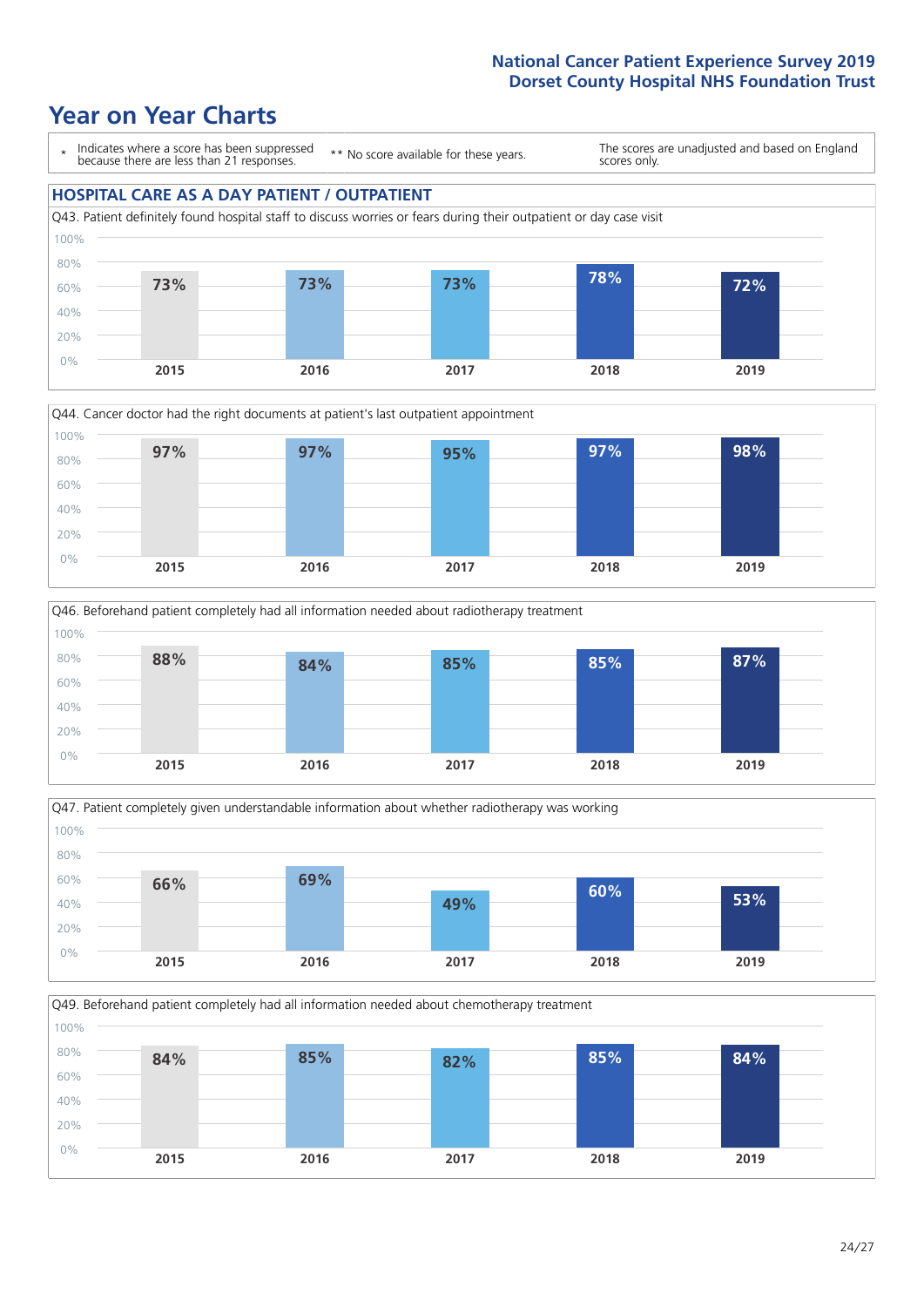### **Year on Year Charts**



#### **HOME CARE AND SUPPORT**







#### **CARE FROM YOUR GENERAL PRACTICE** Q54. GP given enough information about patient's condition and treatment 0% 20% 40% 60% 80% 100% **2015 2016 2017 2018 2019 94% 93% 95% 97% 97%**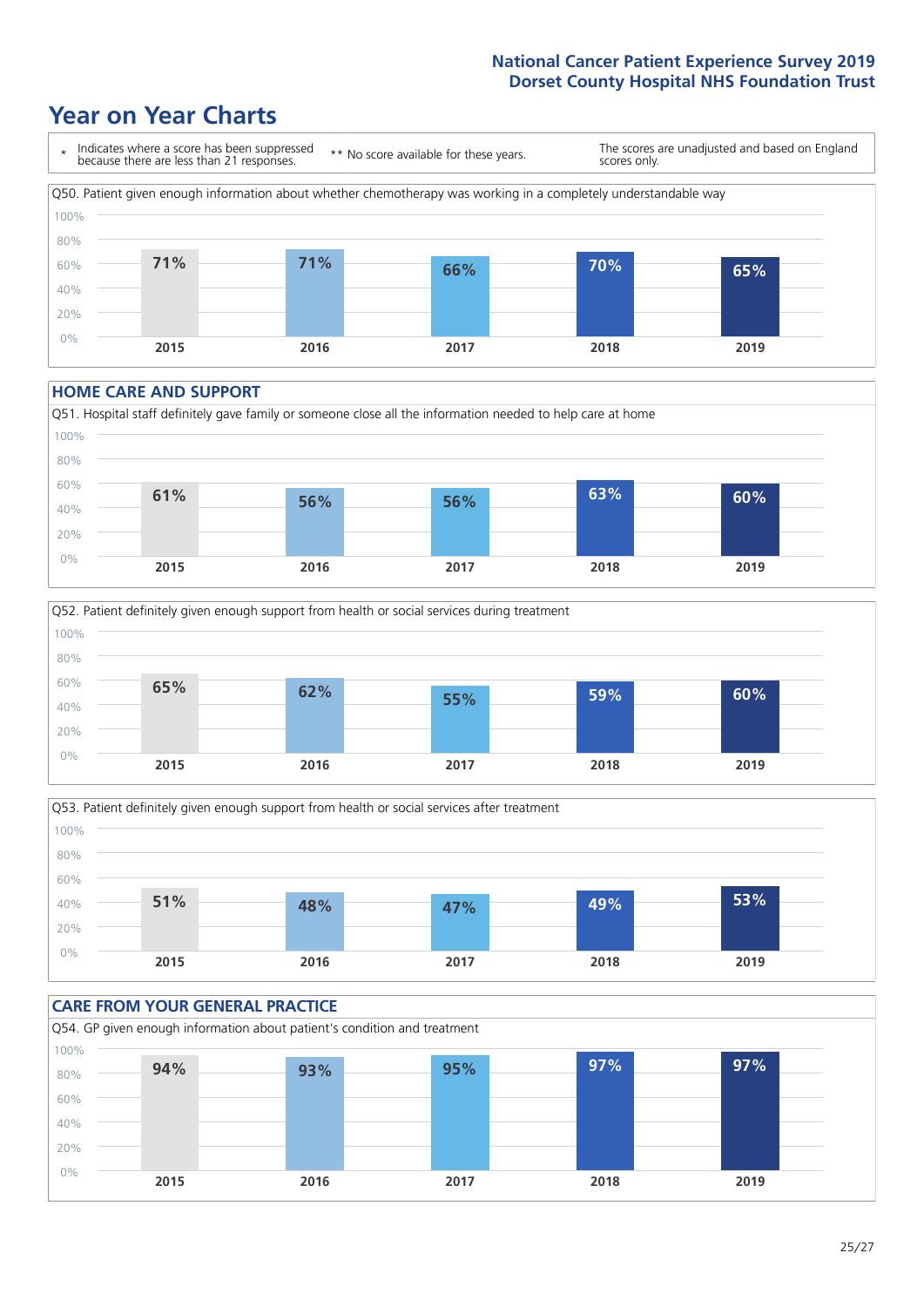### **Year on Year Charts**



#### **YOUR OVERALL NHS CARE**







Q59. Patient felt length of time for attending clinics and appointments for cancer was about right 0% 20% 40% 60% 80% 100% **2015 2016 2017 2018 2019 67% 77% 77% 77% 76%**